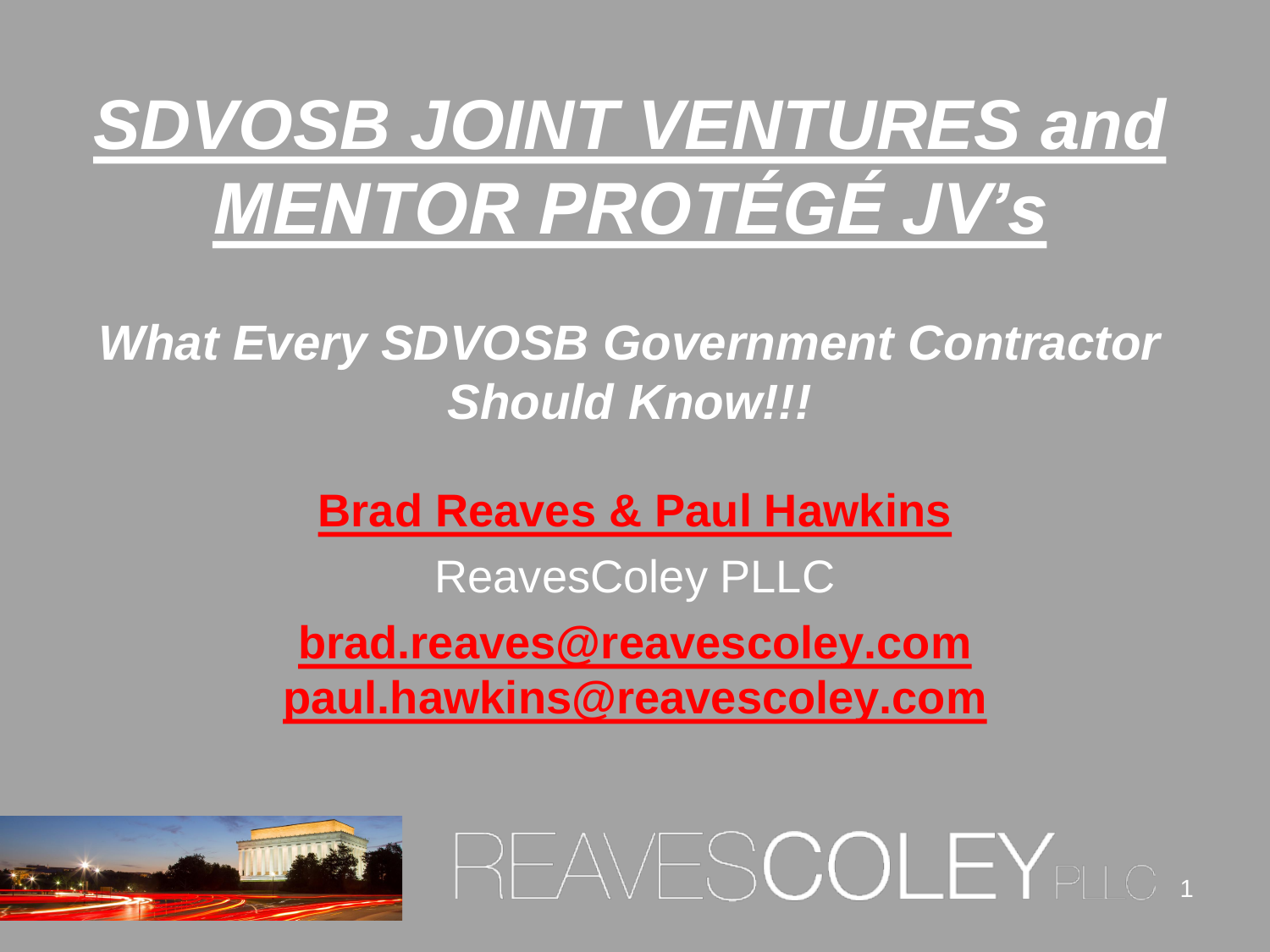

• SBA "All Small" Mentor Protégé Program Fundamentals

- SBA Joint Venture Fundamentals
- Mentor Protégé Program for SDVOSBs
- SDVOSB Joint Venture Considerations
- Recent Regulatory Changes/Key Compliance **Requirements**
- Questions

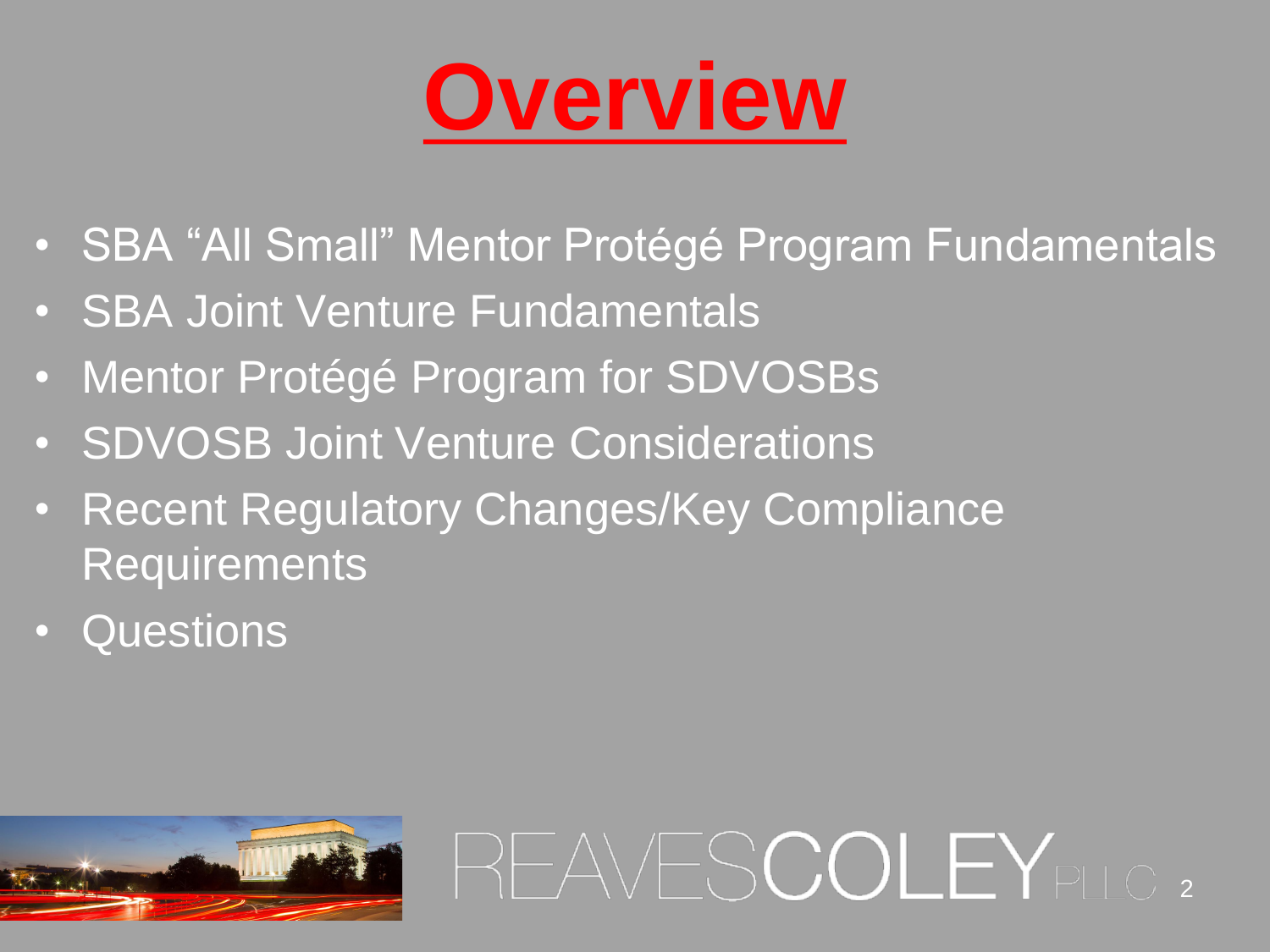### **Disclaimer**

• The following presentation is for informational and educational purposes only and does not constitute legal advice. For legal advice on specific situations and circumstances, please contact an attorney familiar with federal Government Contracting and Small Business/SDVOSB regulations and consider contacting ReavesColey PLLC.



REAVESCOLEY<sub>PLLC</sub>,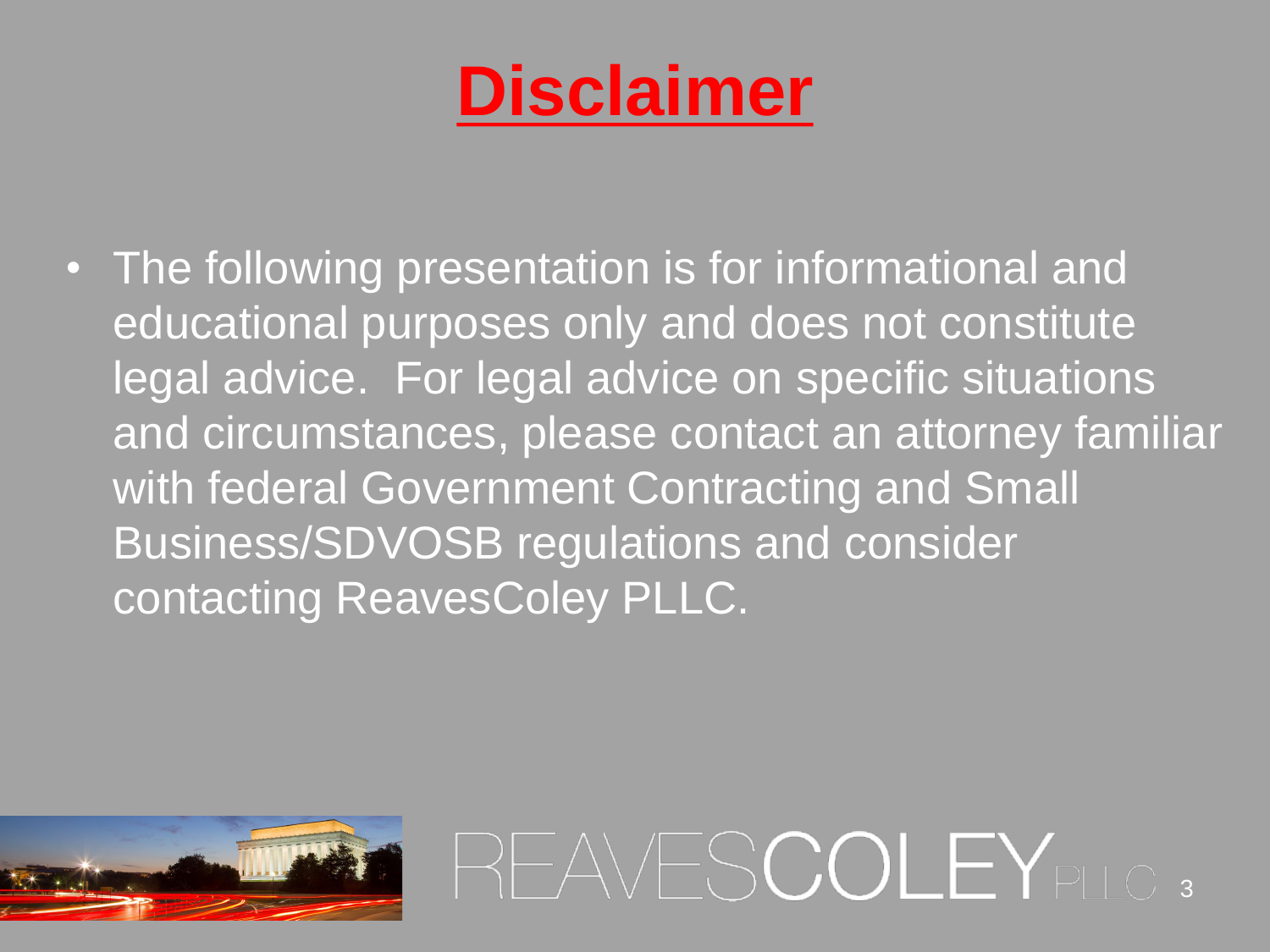# **SBA All Small Mentor Protégé Program Fundamentals**

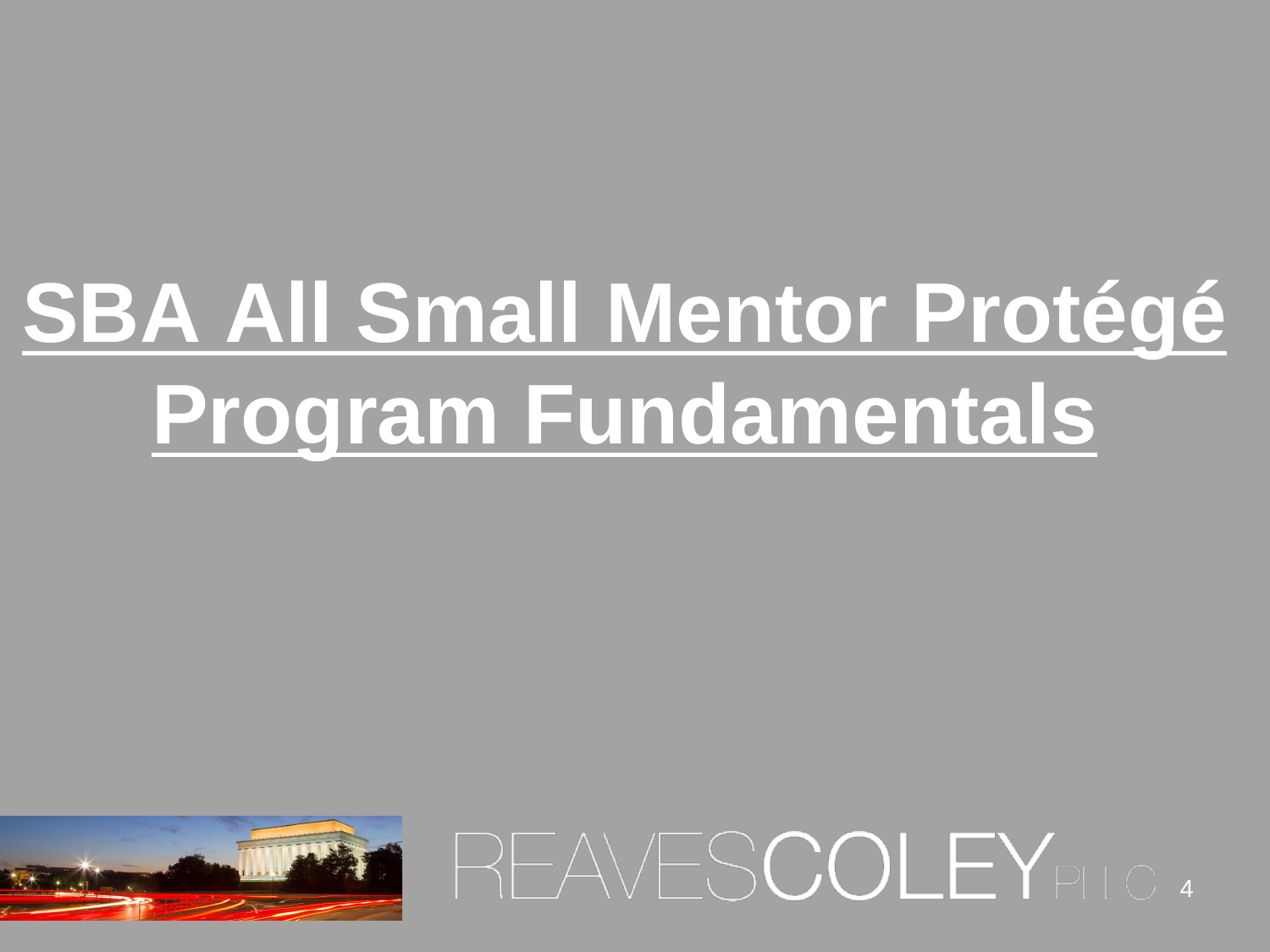## **SBA All Small Mentor Protégé Program Fundamentals**

- The SBA's "All Small" Mentor Protégé Program is the only program in federal government contracting that allows a LARGE BUSINESS to Joint Venture with a SMALL BUSINESS for a set-aside procurement
	- So this is VITALLY important BOTH for small and large businesses
- In other words, the ONLY WAY that a SDVOSB can Joint Venture with a Large Business on a SDVOSB set-aside opportunity is for there to be a Mentor Protégé Agreement in place and approved by the SBA PRIOR to submission of the bid/proposal by the Joint Venture

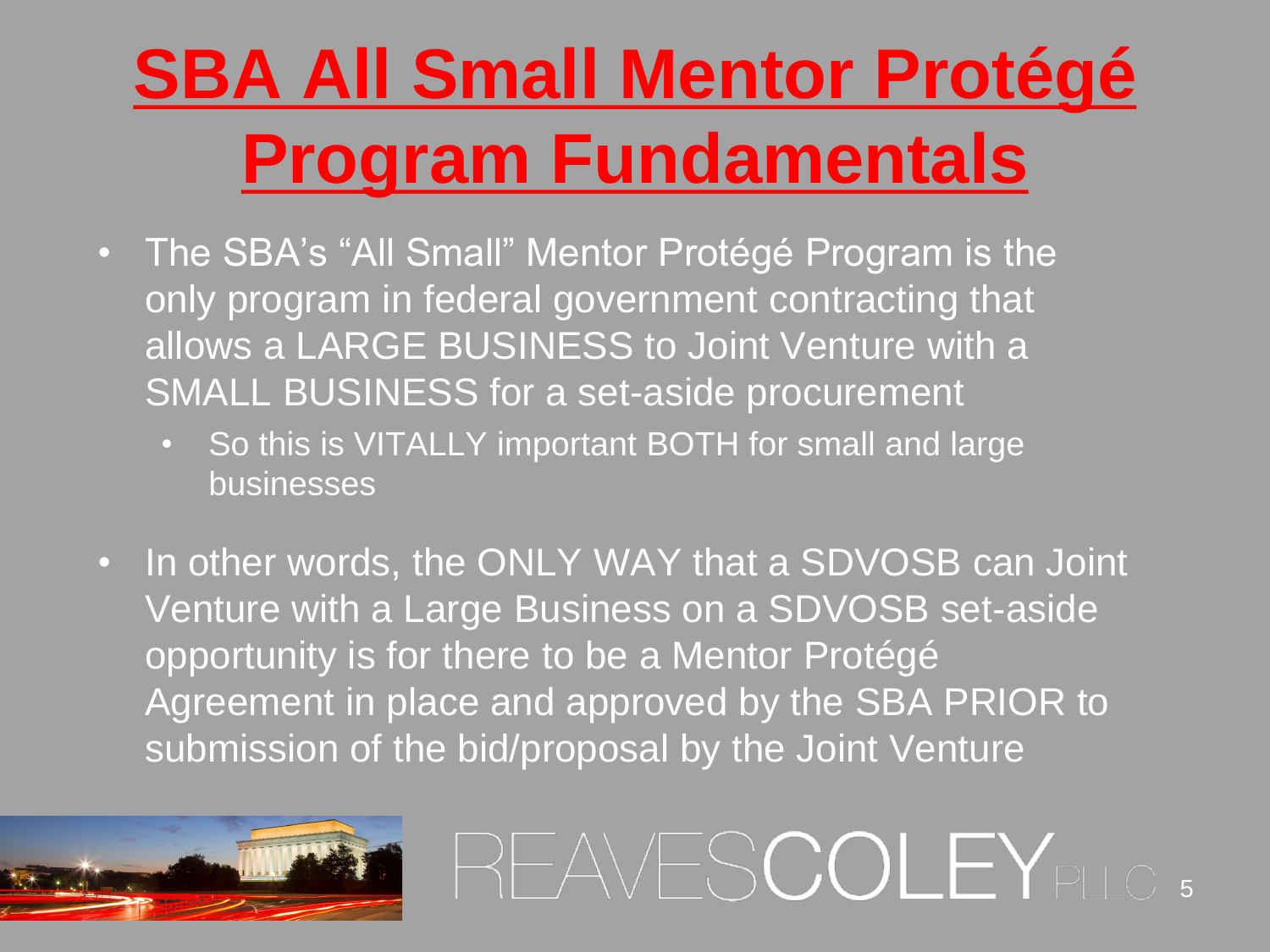## **SBA All Small Mentor Protégé Program Fundamentals, cont.**

- The "All Small" Mentor Protégé Program also allows the Mentor to provide various types of assistance to the Protégé WITHOUT triggering a finding of affiliation. For example:
	- Contracting Assistance, Business Development Assistance, General & Administrative Assistance, Financial Assistance, & Management/Technical Assistance
- Mentors may (but are not required to) obtain up to a 40% ownership interest in their Protégé in exchange for a capital infusion without affiliation concerns

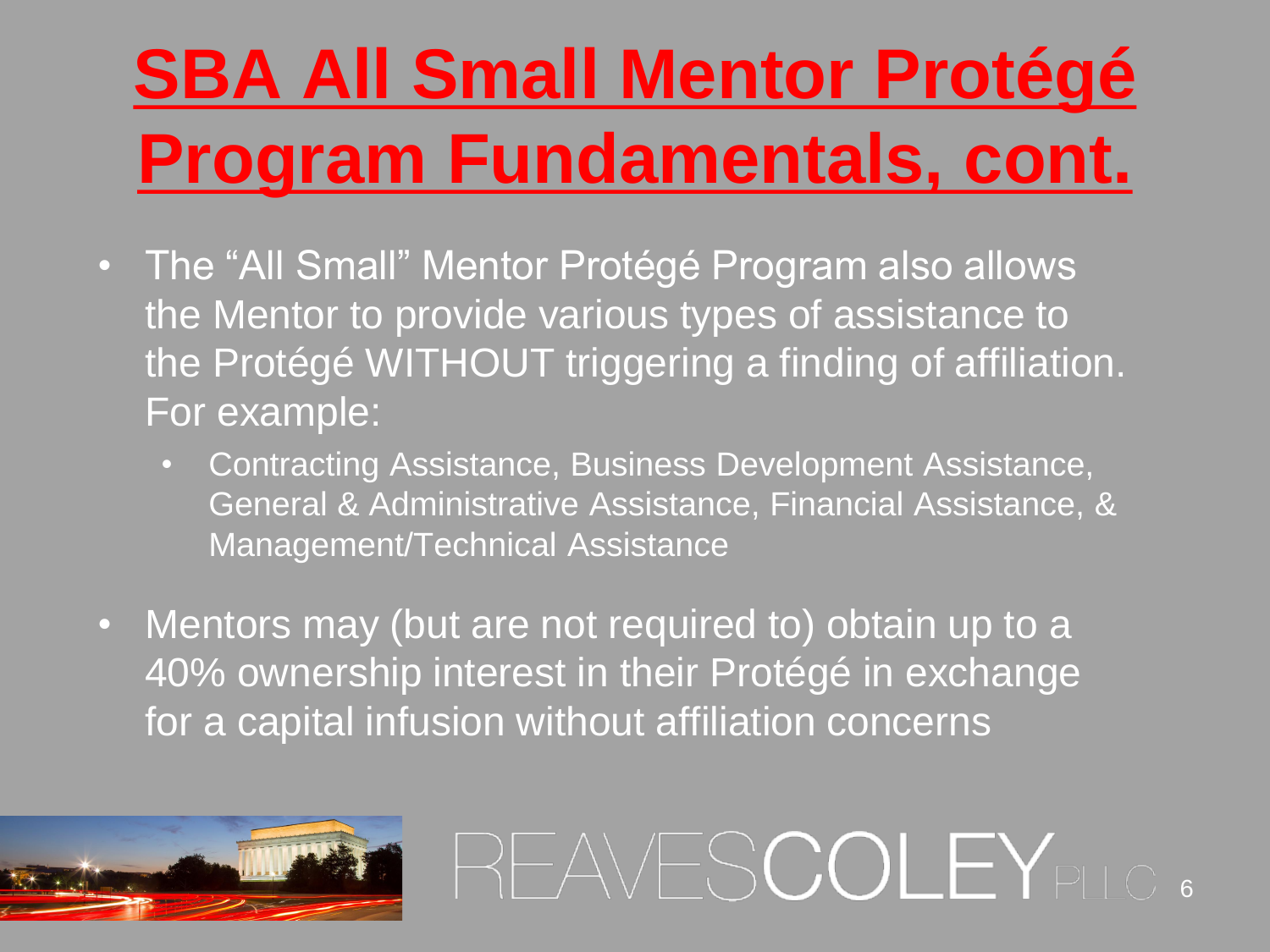# **SBA Joint Venture Fundamentals**

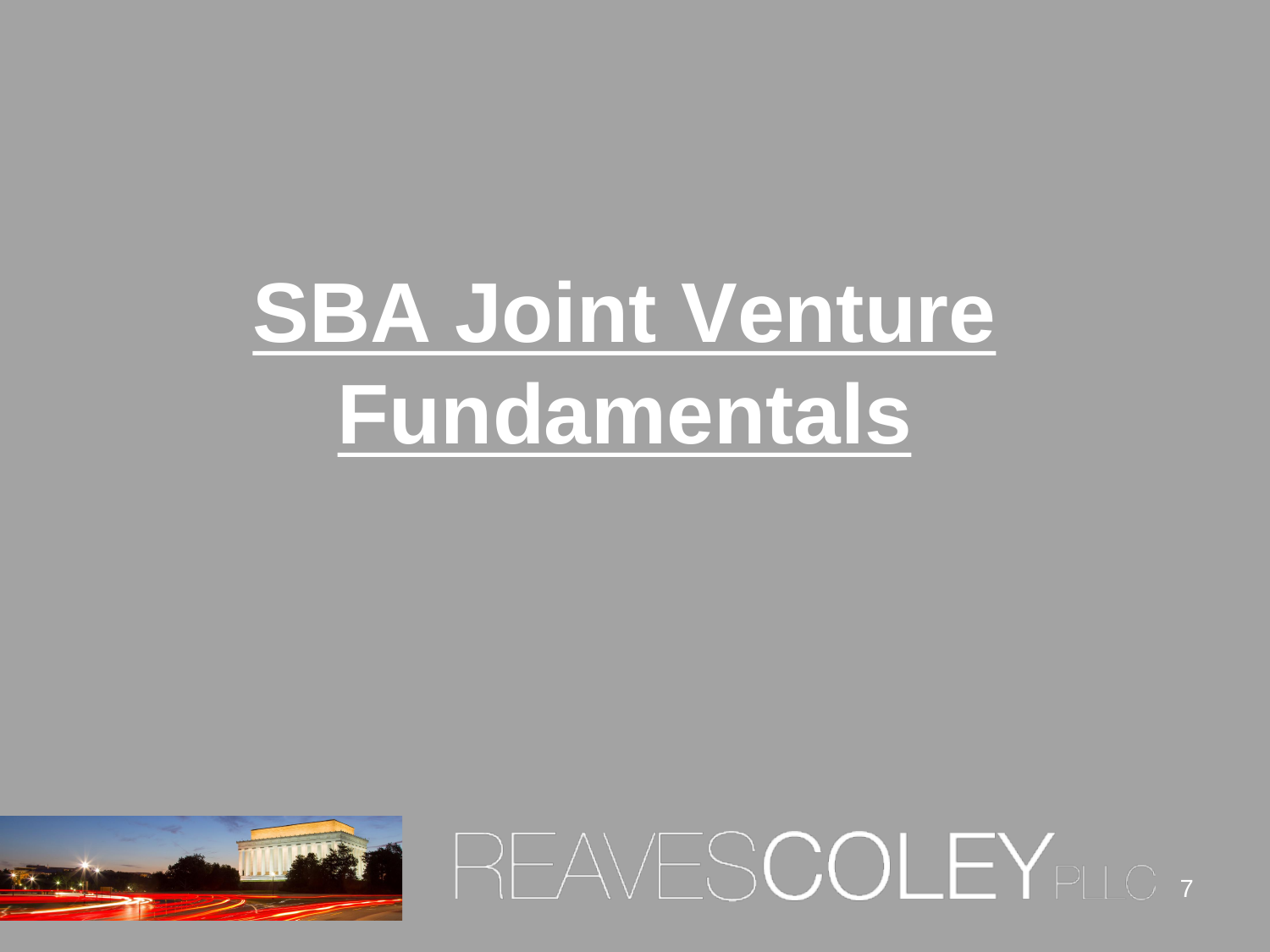#### **SBA Joint Venture Fundamentals**

- Recall, only a Joint Venture between an SBAapproved Mentor and Protégé is permitted to bid on a set-aside procurement where one party is a LARGE BUSINESS under the NAICS Code assigned to the procurement
- However, as long as both businesses are SMALL under the NAICS Code assigned by the procurement, two small businesses or SDVOSBs (or an SDVOSB and a small business) can Joint Venture for any small or SDVOSB set-aside procurement
	- As we will explain, the Managing Member/Lead Member of the JV is required to be a SDVOSB for a SDVOSB set-aside procurement

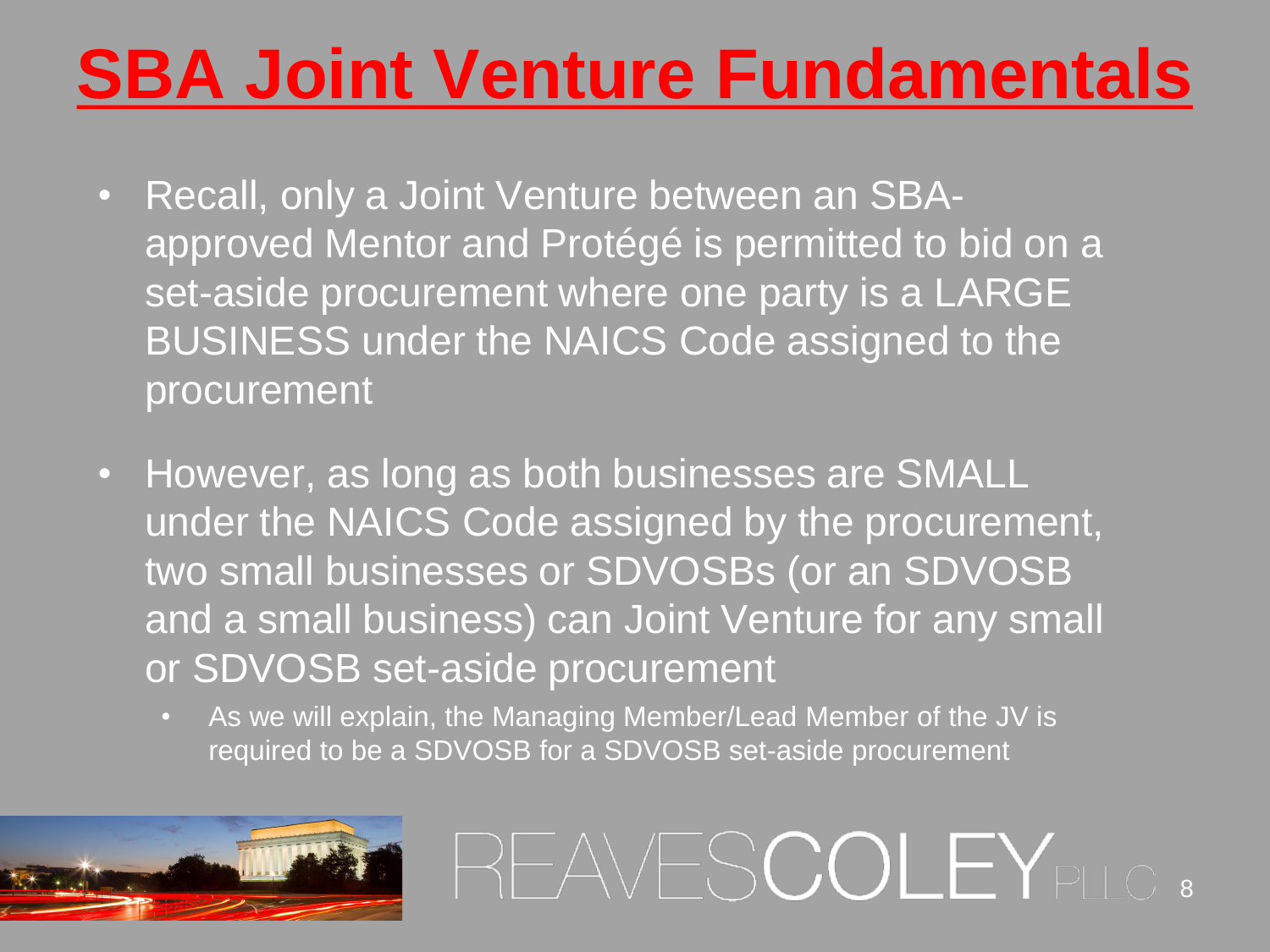## **SBA Joint Venture Fundamentals, cont.**

- VITALLY important ADVANTAGE of SBA/SDVOSB Joint Ventures
- SBA Regulations REQUIRE Contracting Activities to accept the past performance/experience of BOTH Joint Venture members as being credited to the Joint Venture
	- When evaluating the capabilities, past performance, experience, business systems and certifications of [a JV], a procuring activity **must consider work done and qualifications held individually by each** [JV partner] as well as any work done by the joint venture itself previously. A procuring activity **may not require the protégé firm to individually meet the same** [requirements of other offerors]. **The partners to the joint venture in the aggregate** must demonstrate the past performance, experience, business systems and certifications necessary to perform the contract.

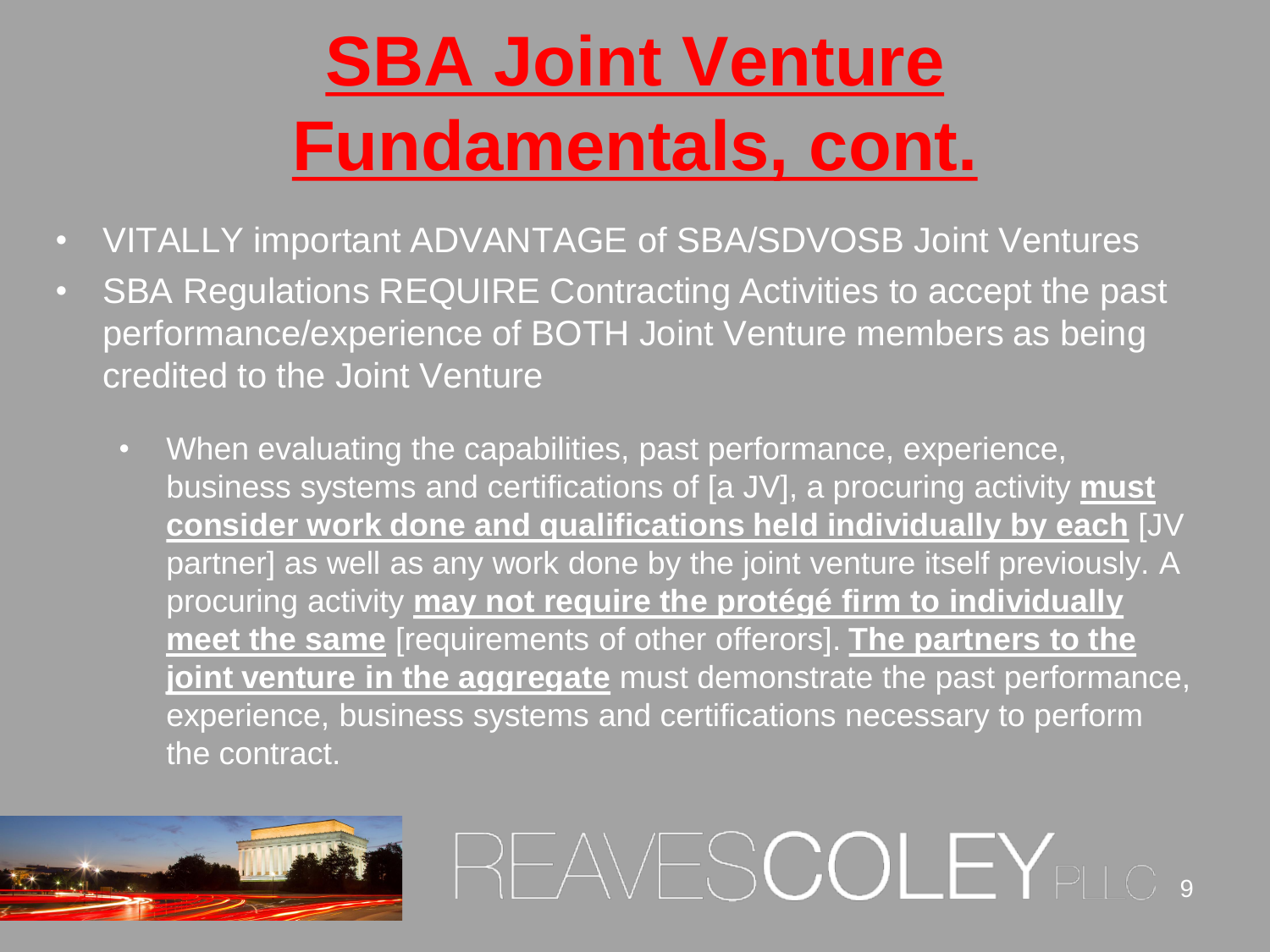### **Joint Venture Fundamentals, etc.**

- The SBA recently CHANGED the rules which apply to BOTH Mentor Protégé Joint Ventures and SDVOSB/Small Business/set-aside Joint Ventures, greatly increasing their utility
- The former "3 in 2" rule has been eliminated, and now Joint Ventures (once created) are permitted to obtain an UNLIMITED number of contract awards during a two (2) year period starting with the first award (more on this later)
- There appears to be increasing recognition by Government Agencies that Joint Ventures (including SDVOSB Joint Ventures) are able to perform on much larger set-aside procurements appears to have led to larger and larger set-aside opportunities

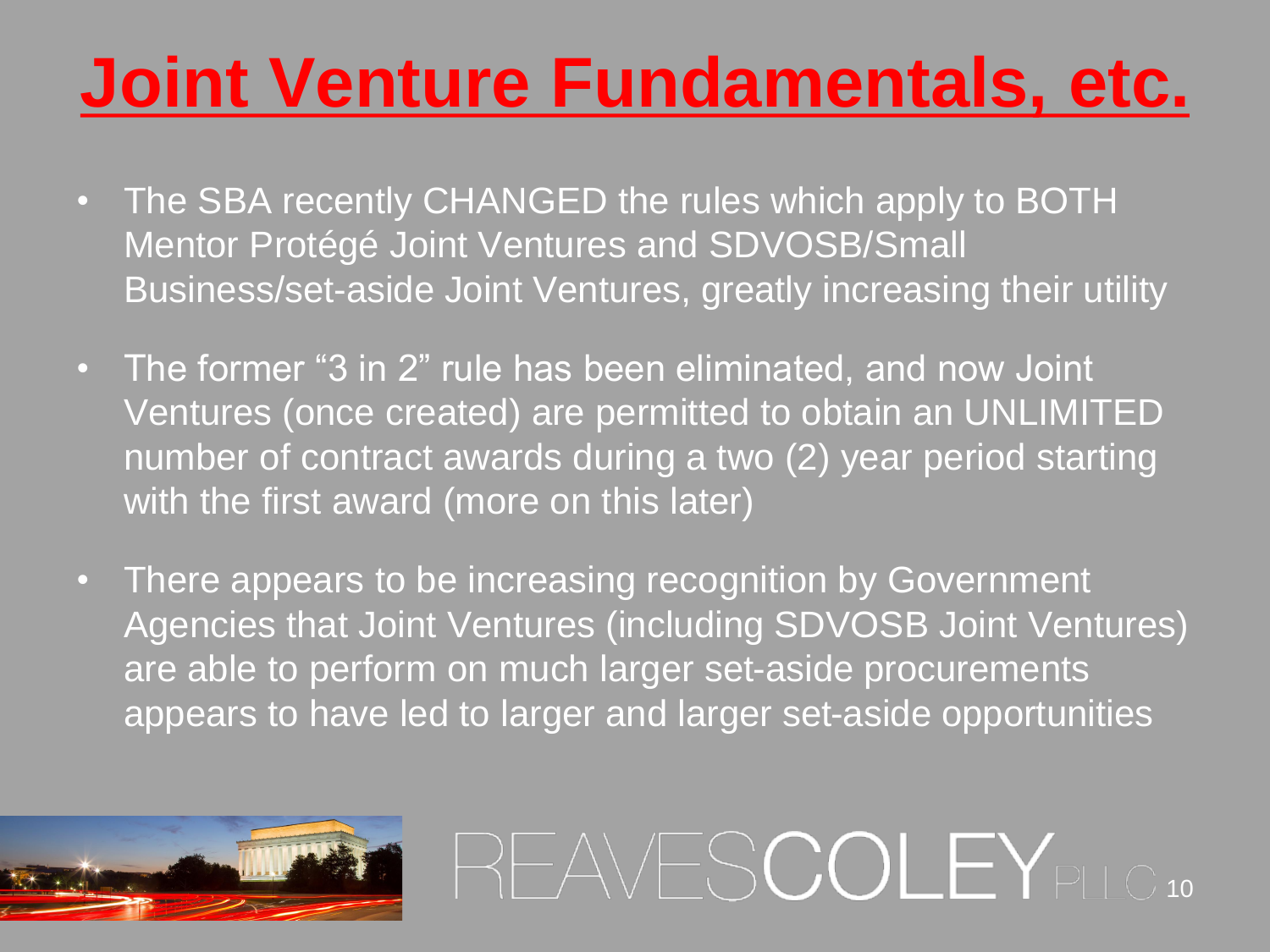# **Mentor Protégé Program for SDVOSBs**



REAVESCOLEY<sub>PLLC</sub> 11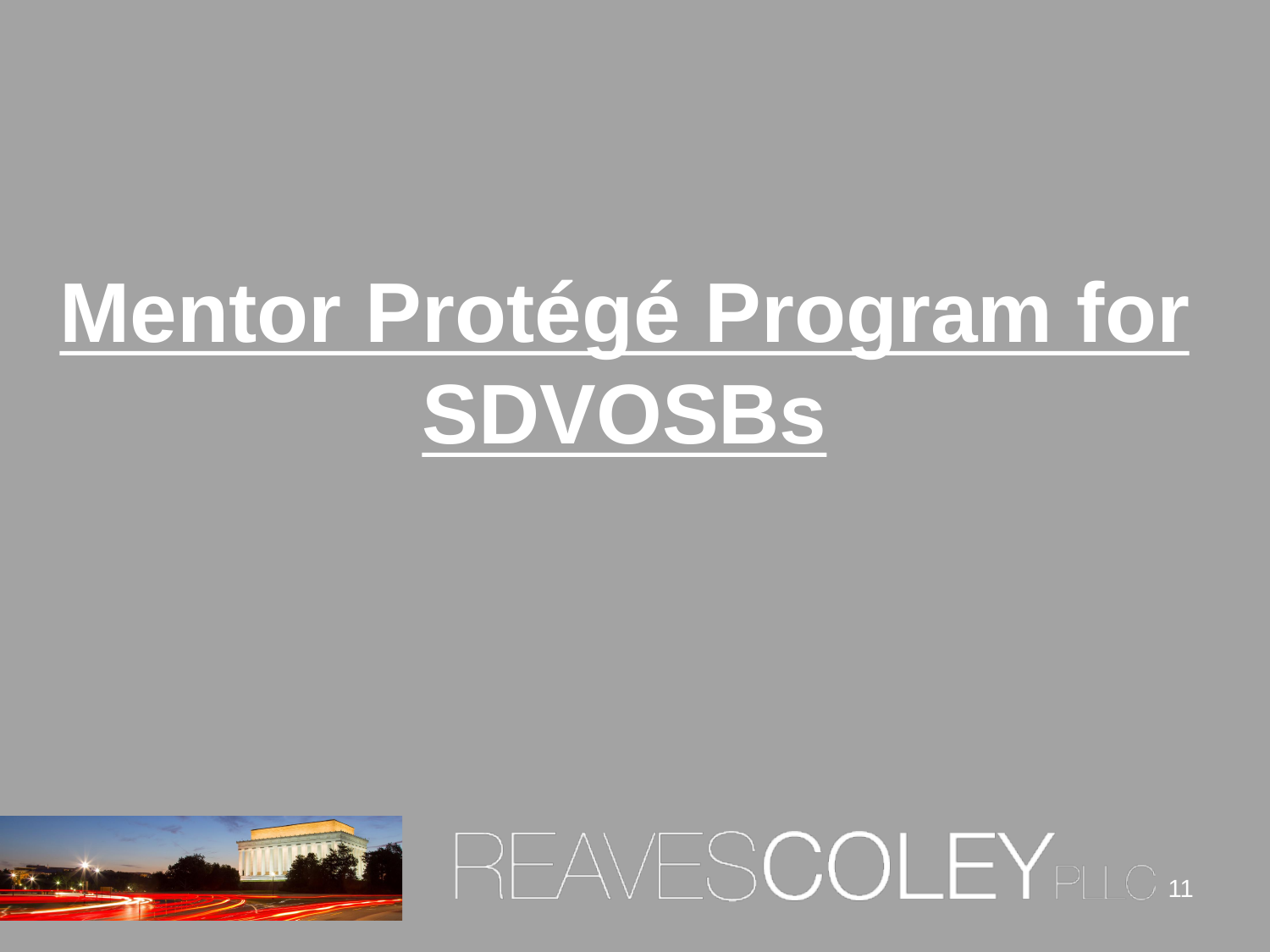## **SDVOSB Mentor Protege**

- The SBA says that the purpose of the "All Small" Mentor Protégé Program (which includes SDVOSBs) is to require "approved mentors to provide business development assistance to protégé firms and to improve the protégé firms' ability to successfully compete for federal contracts." (i.e., the SBA sees this as a business development program)
- More specifically, this assistance may include:
	- Technical and/or Management assistance;
	- Financial Assistance (equity invest., lines of credit, loans, bonding, etc.);
	- Trade Education;
	- Business Development;
	- General and Administrative and/or
	- Contracting assistance in performing prime contracts through JV arrangements OR subcontracts (from M to P or P to M)

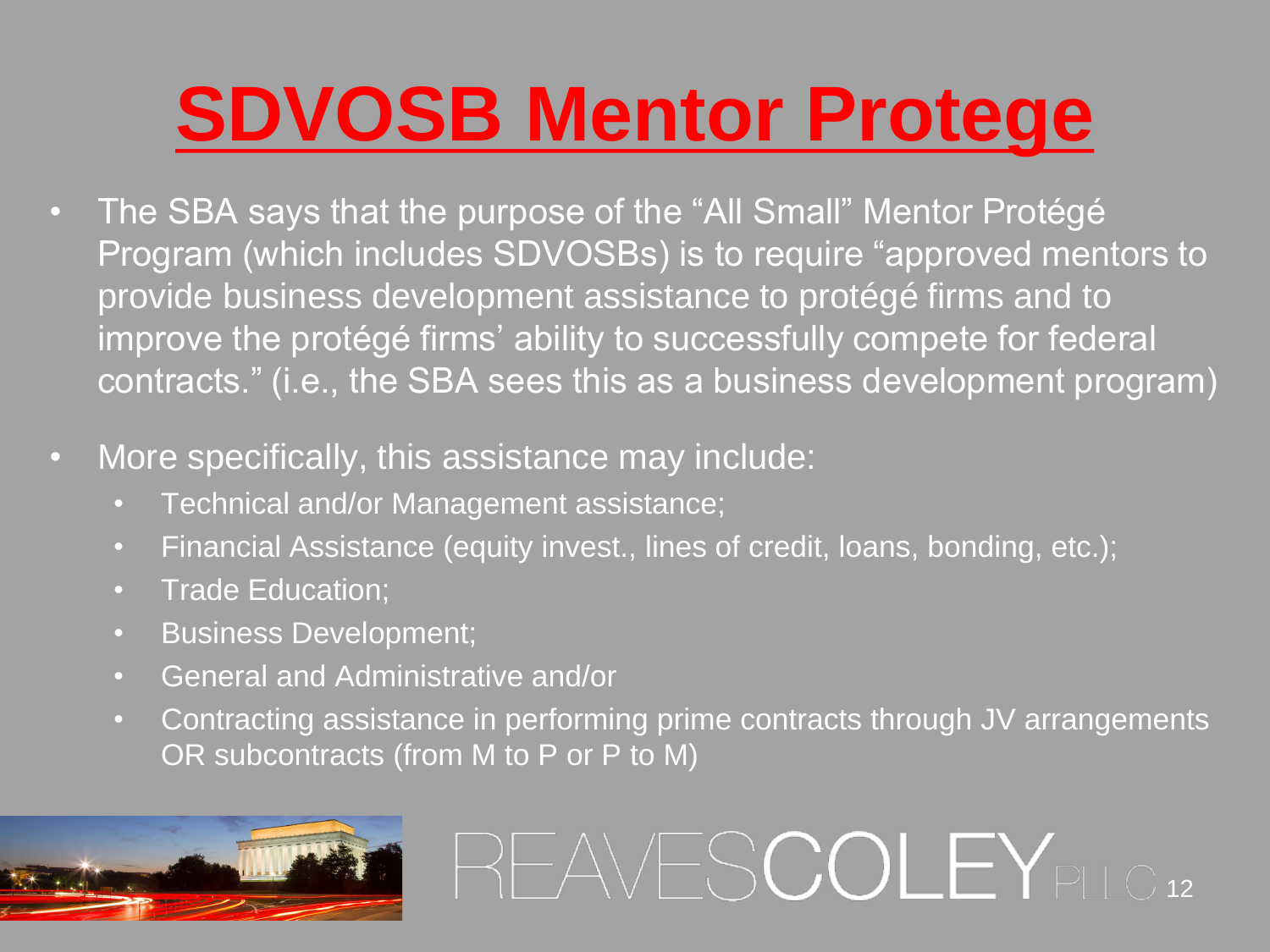## **SDVOSB MP, cont.**

- Notice, that many of these areas of assistance that Mentors are permitted to provide to Protégé's might otherwise cause a finding of AFFILIATION
- HOWEVER, the Mentor Protégé regulations create a specific exception from a finding of affiliation "based solely on the mentor-protégé agreement or any assistance provided pursuant to the agreement." 13 CFR  $125.9(d)(4)$  – but affiliation is still possible . . .
- Recent updates to the SBA's form Mentor Protégé Agreement demonstrate that the SBA is now focusing on whether affiliation ALREADY EXISTS between a Mentor and Protégé BEFORE deciding to approve the MPA and provide an exception to the affiliation rules

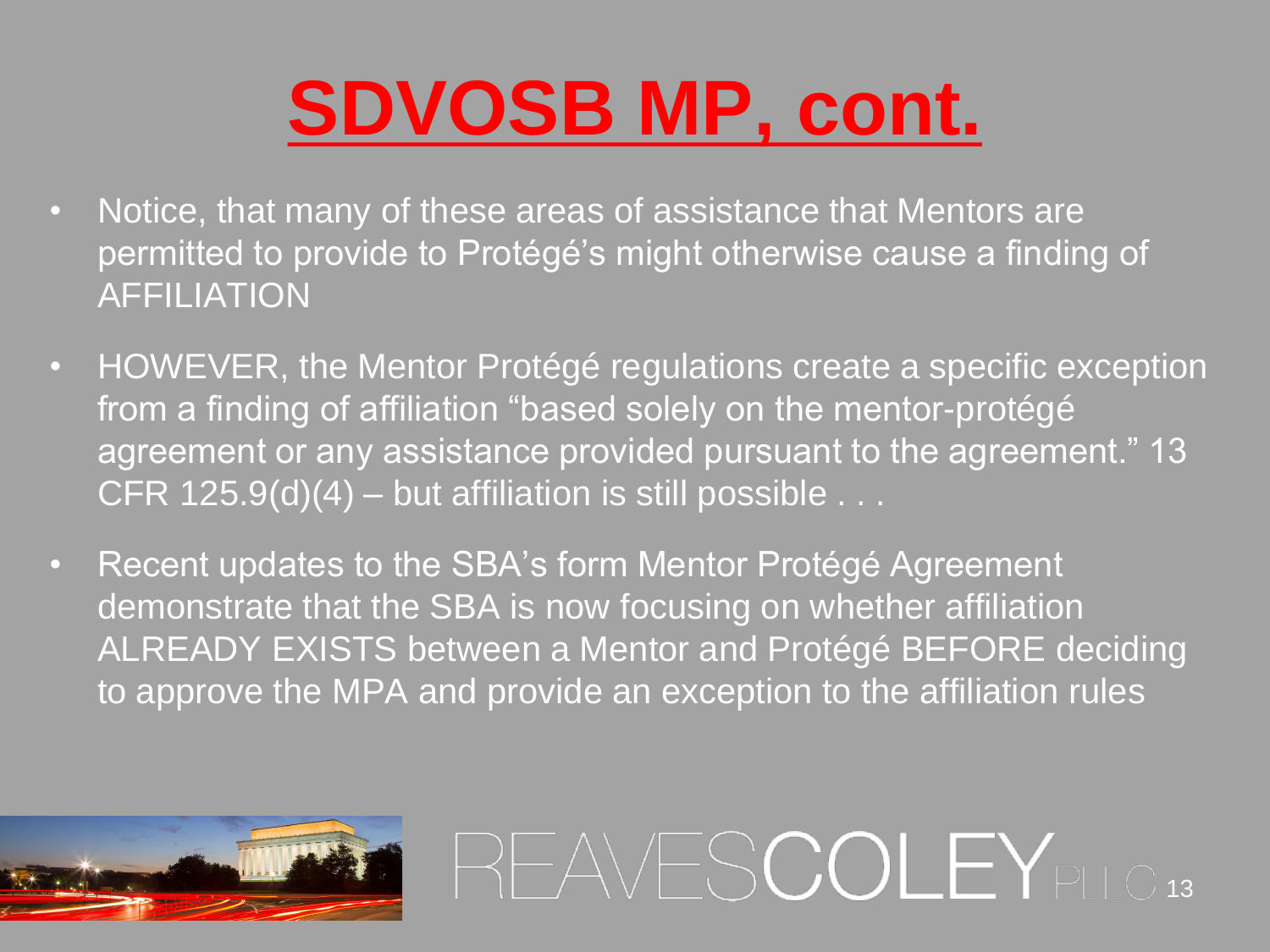## **Mentor Eligibility**

- Under 13 C.F.R. 125.9(b), Mentors must be "for-profit" entities, that are small but can also be "other than small" (i.e., LARGE) and must:
	- Demonstrate a commitment and the ability to assist small business concerns in order to receive benefits of the Mentor Protégé Program
- A Mentor must also demonstrate that it:
	- Is capable of carrying out its responsibilities to assist the protégé under the proposed Mentor-Protégé agreement;
	- Possesses good character and does not appear on the federal list of debarred or suspended contractors; and
	- Can impart value to a protégé due to lessons learned and practical experience gained or through its knowledge of general business operations and government contracting (does NOT have to be a SDVOSB program graduate for an SDVOSB protege)

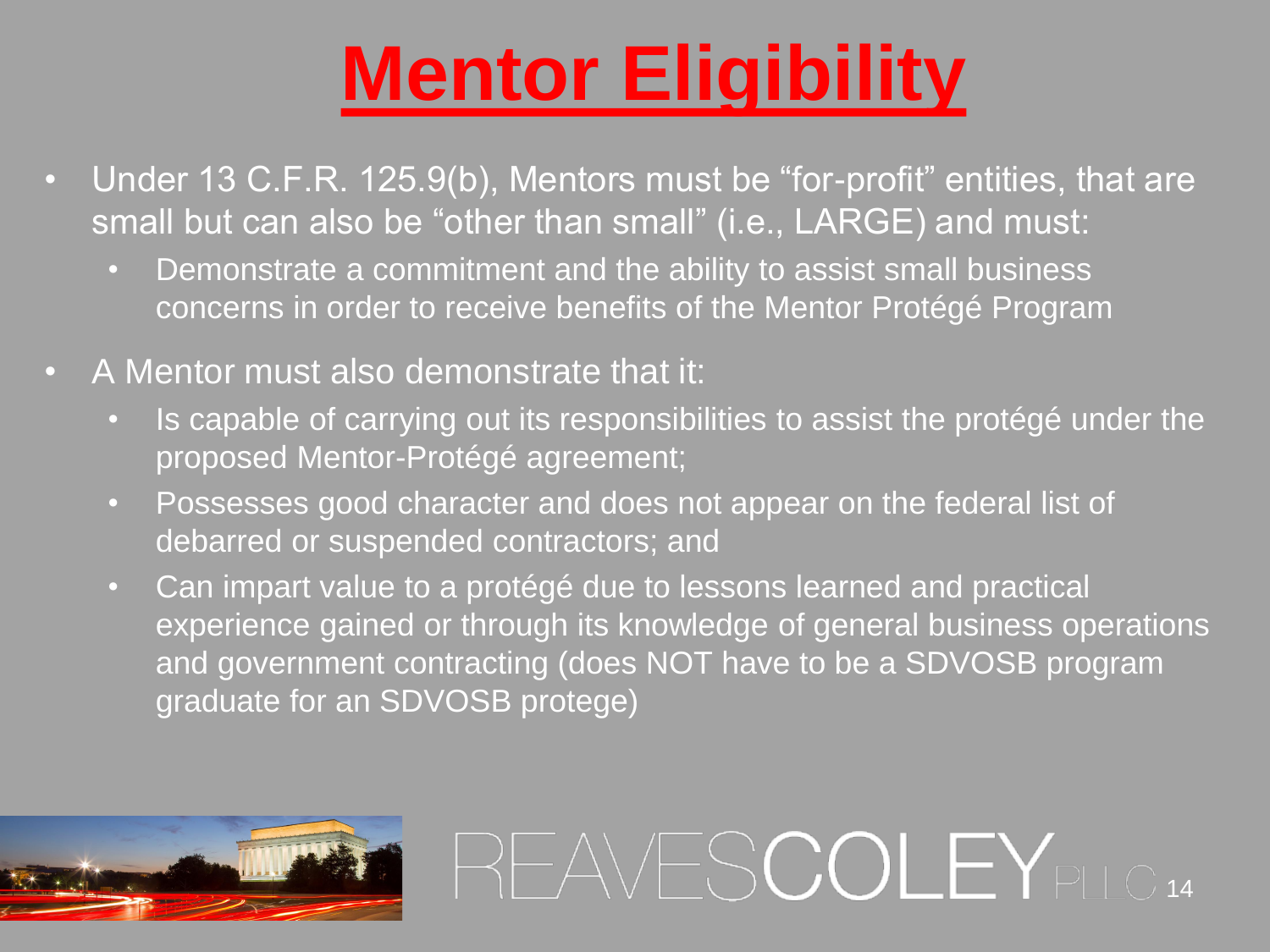## **Multiple Protégés**

- Under 13 C.F.R. 125.9(b)(4), generally, Mentors will have no more than one (1) Protégé at a time.
- However, SBA may authorize a business to Mentor more than one (1) Protégé where it can demonstrate that the additional Mentor Protégé relationship will not adversely affect the development of either Protégé (i.e., the second firm may not be a competitor of the first firm – for example, not two (2) SDVOSB's in the same geographic area).
- Under no circumstances will a Mentor be permitted to have more than three (3) Protégés at one time

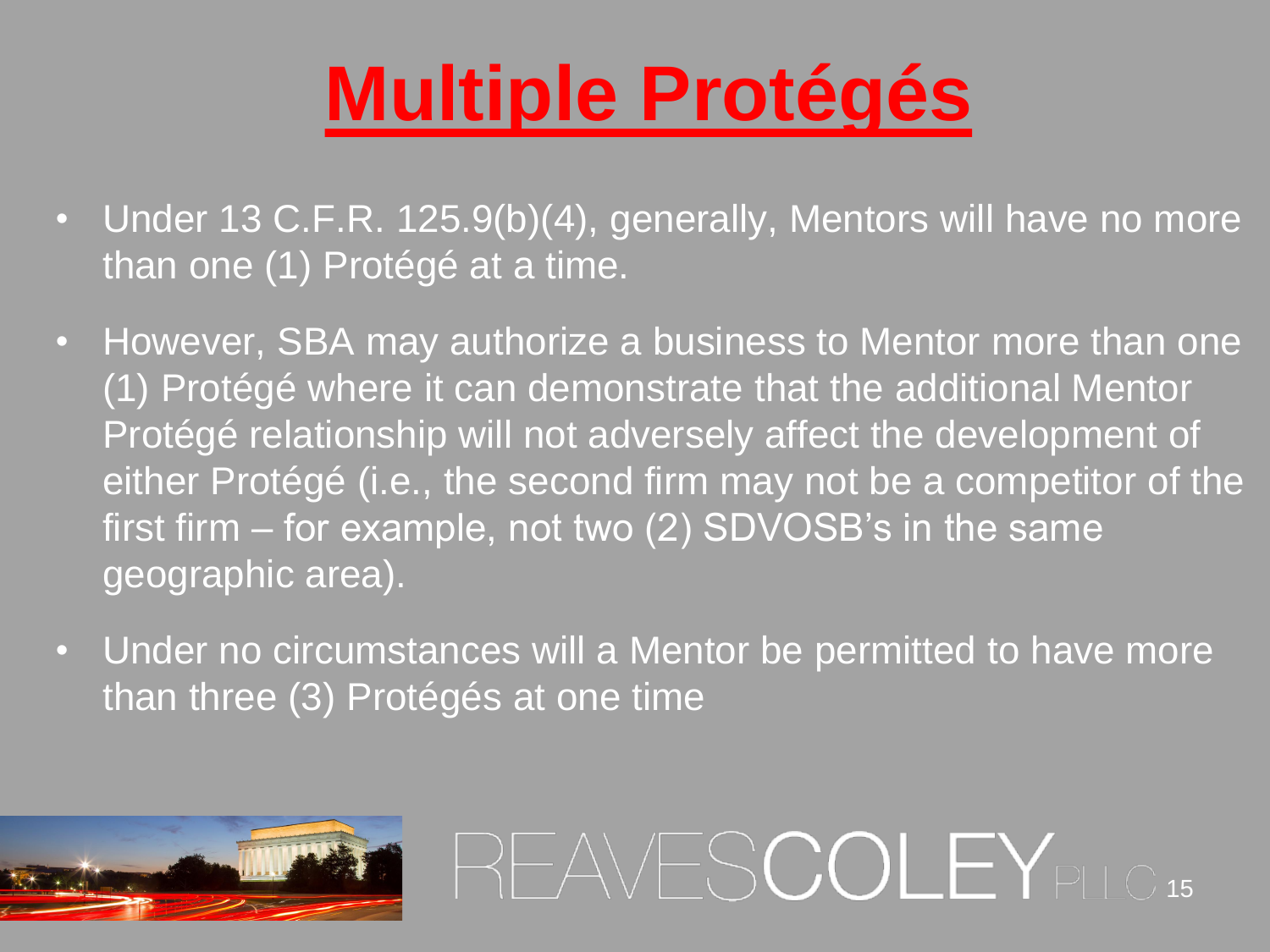## **SDVOSB Protégé Eligibility**

- A SDVOSB Protégé must be SMALL under its primary NAICS Code
- Where an SDVOSB is "other than small" for its primary NAICS code and seeks to qualify as a small business in a secondary NAICS code, the firm must demonstrate how the Mentor Protégé relationship is a logical business progression for the firm and will further develop or expand current capabilities.
- *Importantly, SBA will NOT approve a Mentor Protégé relationship in a secondary NAICS code in which the firm has no prior experience.*
- The SBA will review the SDVOSB's profile at [www.sam.gov](http://www.sam.gov/) to confirm the SDVOSB status of the Protégé
- We are awaiting NEW regulations regarding the transfer of SDVOSB Verification from the Center for Verification and Evaluation (CVE) at the VA to the SBA (slated to be effective in early 2023). At that point, SBA-certification *may be* required for SDVOSB Mentor Protégé participation (by the Protégé)

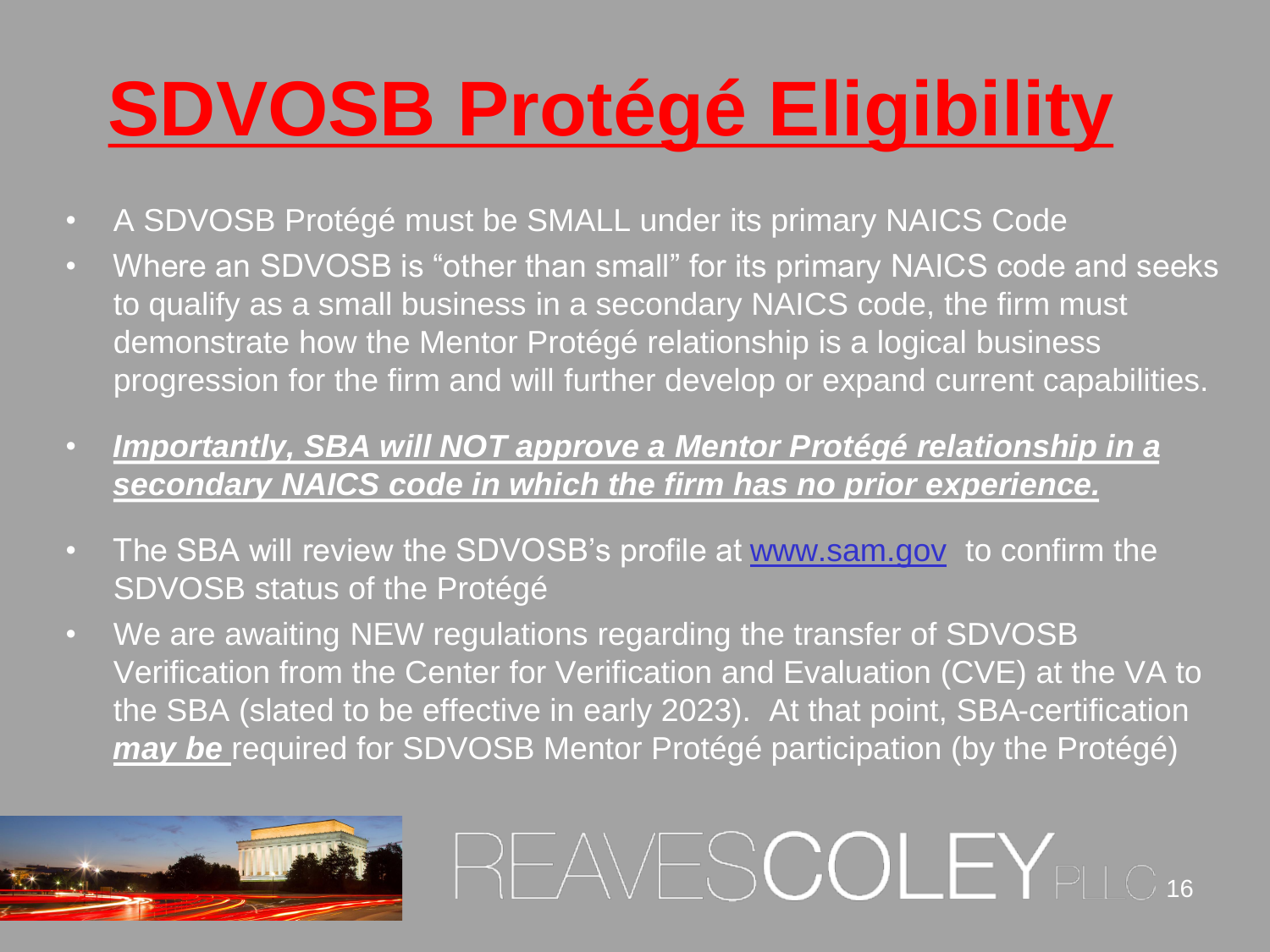## **Multiple Mentors**

- Under 13 C.F.R. 125.9(c)(2), a Protégé may generally only have one (1) Mentor at a time (and only two (2) total MPA's during its lifetime)
- However, SBA may approve a second mentor for a particular Protégé where the second relationship will not compete or otherwise conflict with the assistance set forth in the first Mentor-Protégé relationship, AND:
	- (i) The second relationship pertains to an unrelated NAICS code; OR
	- (ii) The Protégé is seeking to acquire a specific expertise that the first mentor does not possess.

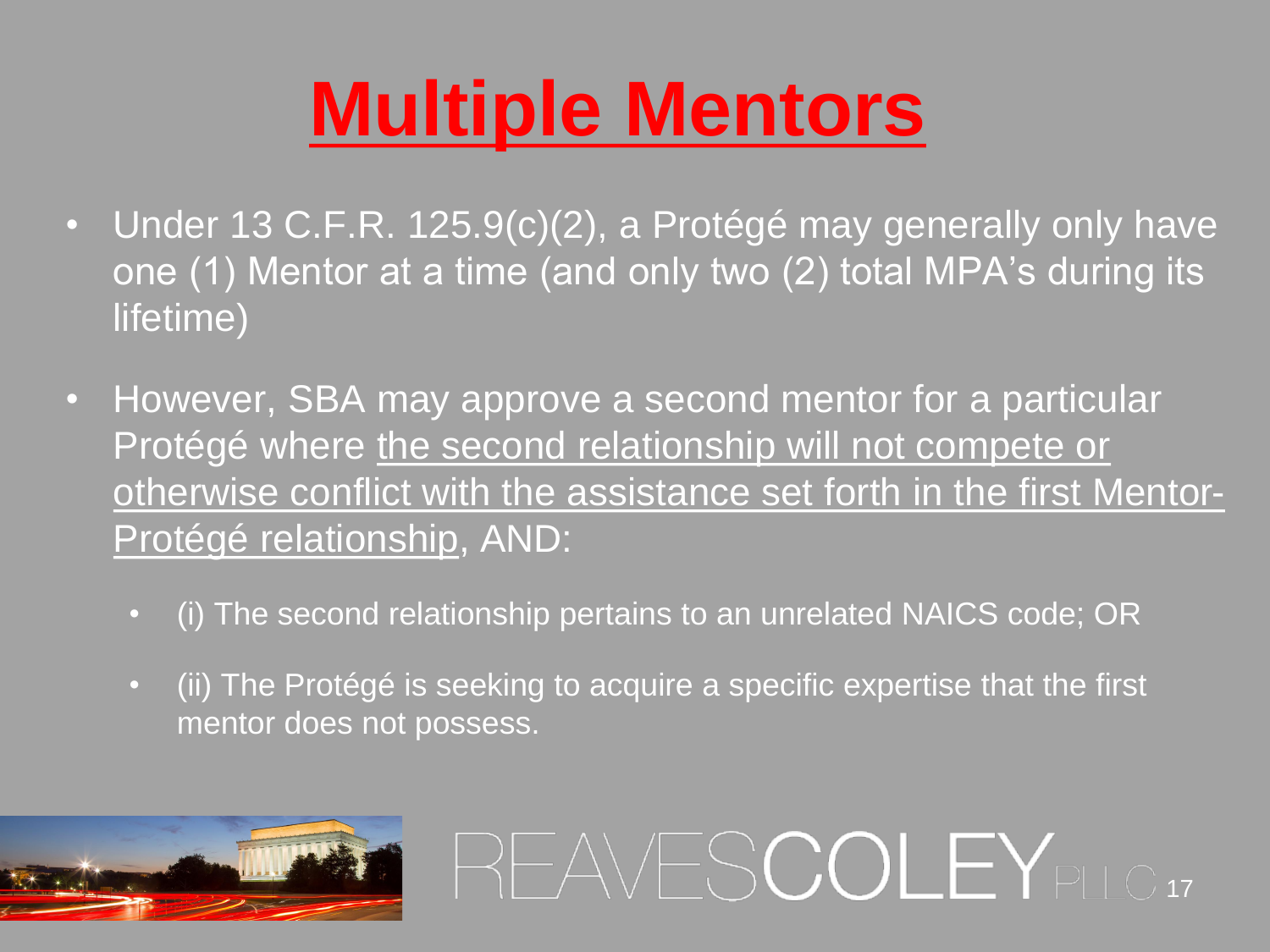## **Application Procedure**

#### • *SBA Certification Portal for MPA – [www.certify.sba.gov](http://www.certify.sba.gov/)*

#### certify.SBA.gov

Prepare Am I eligible? Help Home Login



#### **Welcome to certify.SBA.gov** Login The U.S. Small Business Administration (SBA) is working to modernize the **Or** application process for federal contracting programs. Manage your application and **Get started** eligibility documentation for the WOSB and All Small Mentor-Protégé programs Federal government employees: online from our easy-to-use dashboard. Get started today! Login or create an account

#### **New Features**

#### **Am I Eligible?**

Experience a unified SBA contracting program certification process and complete SBA forms directly Answer a few questions to discover if your company should pursue participation in SBA's contracting

New programs will soon be incorporated onto certify.SBA.gov including the 8(a) Business

**Upcoming Activities** 

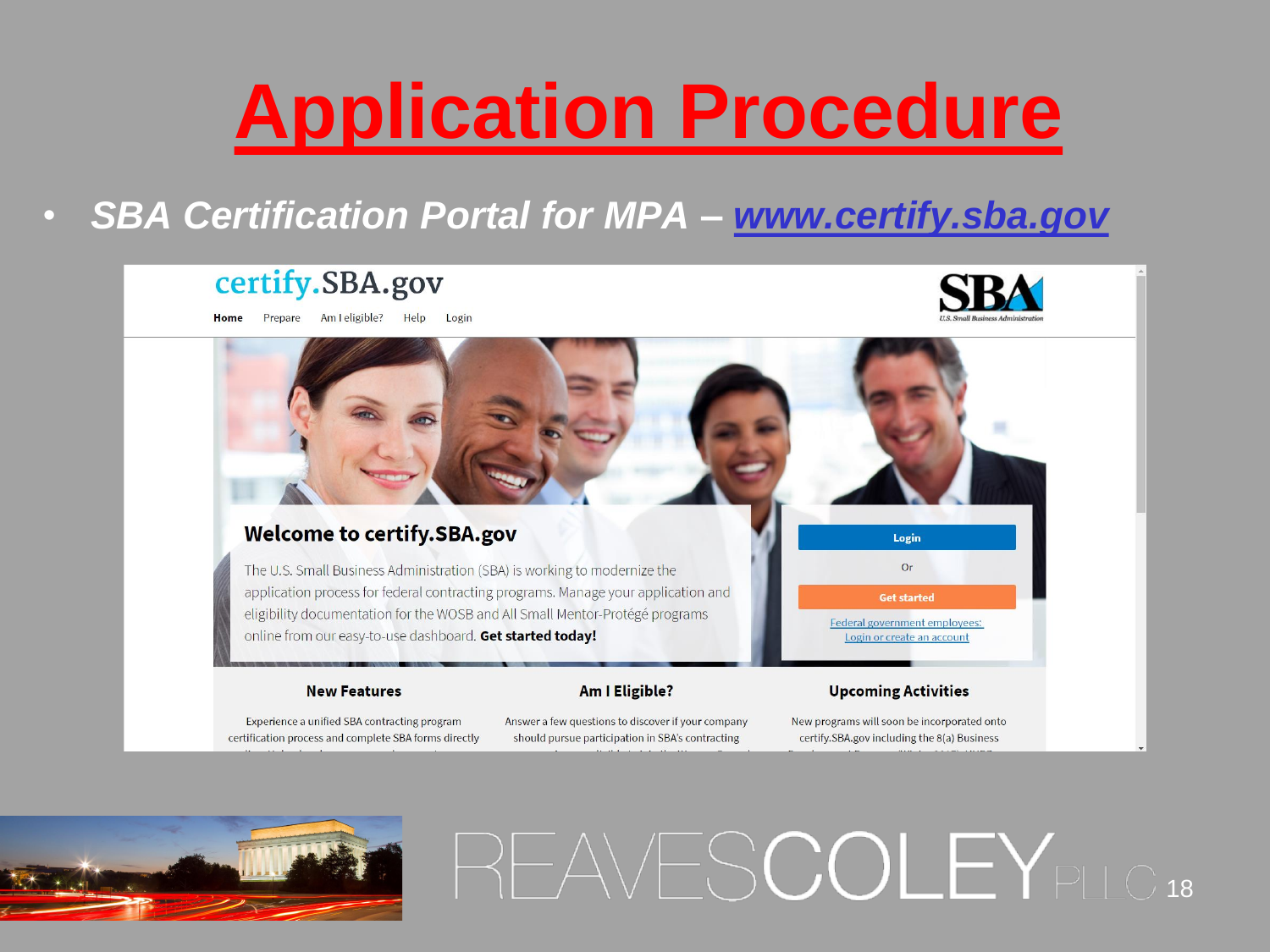## **Application Procedure**

- Both applicants (M & P) must FIRST be registered in the System for Award Management (SAM) – [www.sam.gov](http://www.certify.sba.gov/)
	- SAM Registration MUST include Primary and any Secondary NAICS Code
- Required Documents from Protégé:
	- Certificate of completion for viewing the Mentor-Protégé Program training module
	- Completed Business Plan (suggest using SBA Form 1010C)
		- [https://www.sba.gov/managing-business/forms/small-business](https://www.sba.gov/managing-business/forms/small-business-forms/8a-business-development-forms/8a-business-plan)forms/8a-business-development-forms/8a-business-plan
	- Copies of any other active Mentor Protégé Agreements (if applicable)
	- *Mentor Protégé Agreement signed by BOTH Mentor and Protégé*

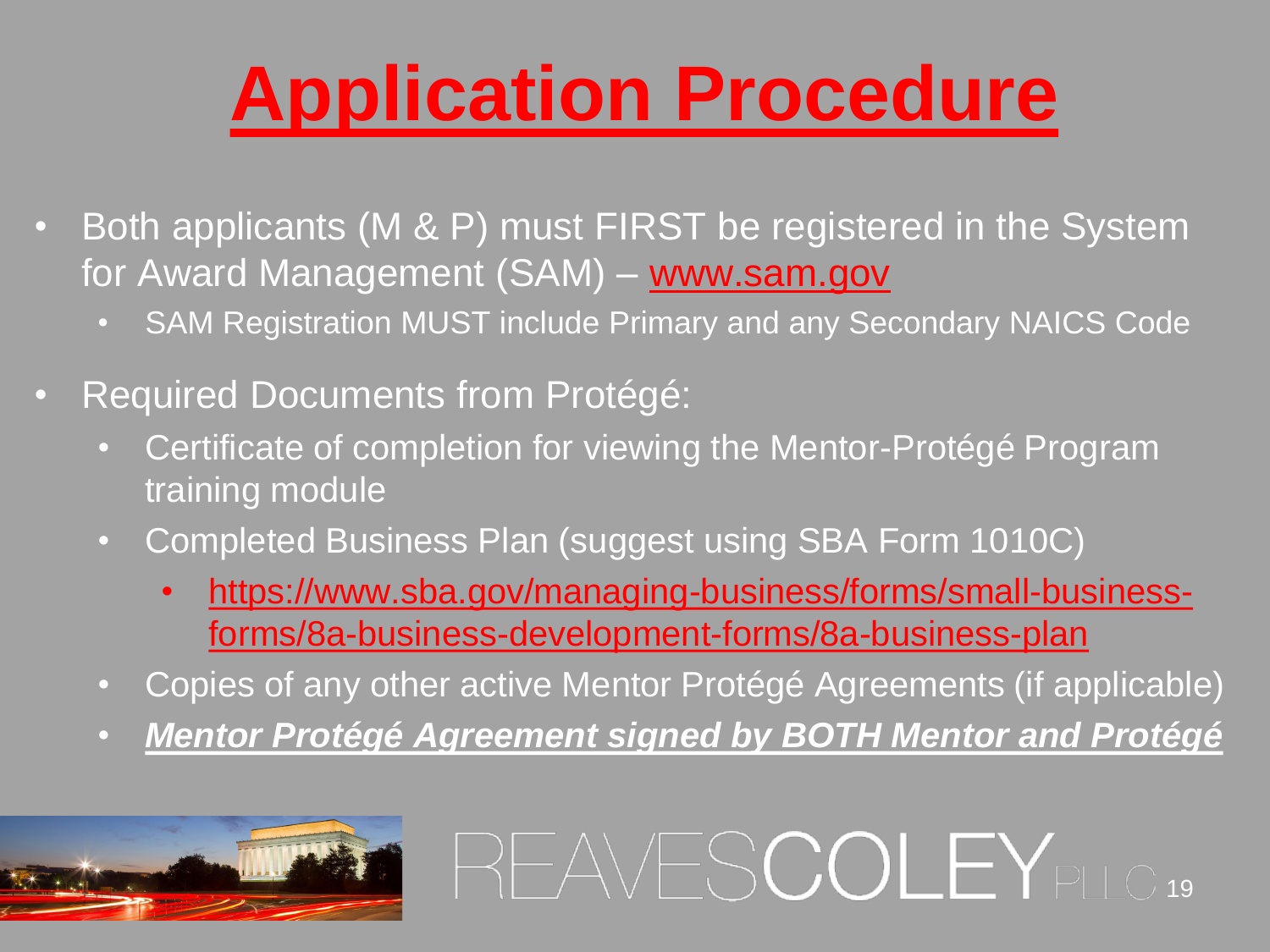## **Written Agreement**

- Under 13 C.F.R. 125.9(e), the Mentor and Protégé MUST enter into a written agreement setting forth an assessment of the Protégés needs and *providing a detailed description and timeline* for the delivery of the assistance the Mentor commits to provide to address those needs
- The SBA has provided a FORM Agreement that addresses all the potential areas of assistance (this form has been recently updated)
	- i.e., management and/or technical assistance, loans and/or equity investments, cooperation on joint venture projects, or subcontracts under prime contracts being performed by the mentor

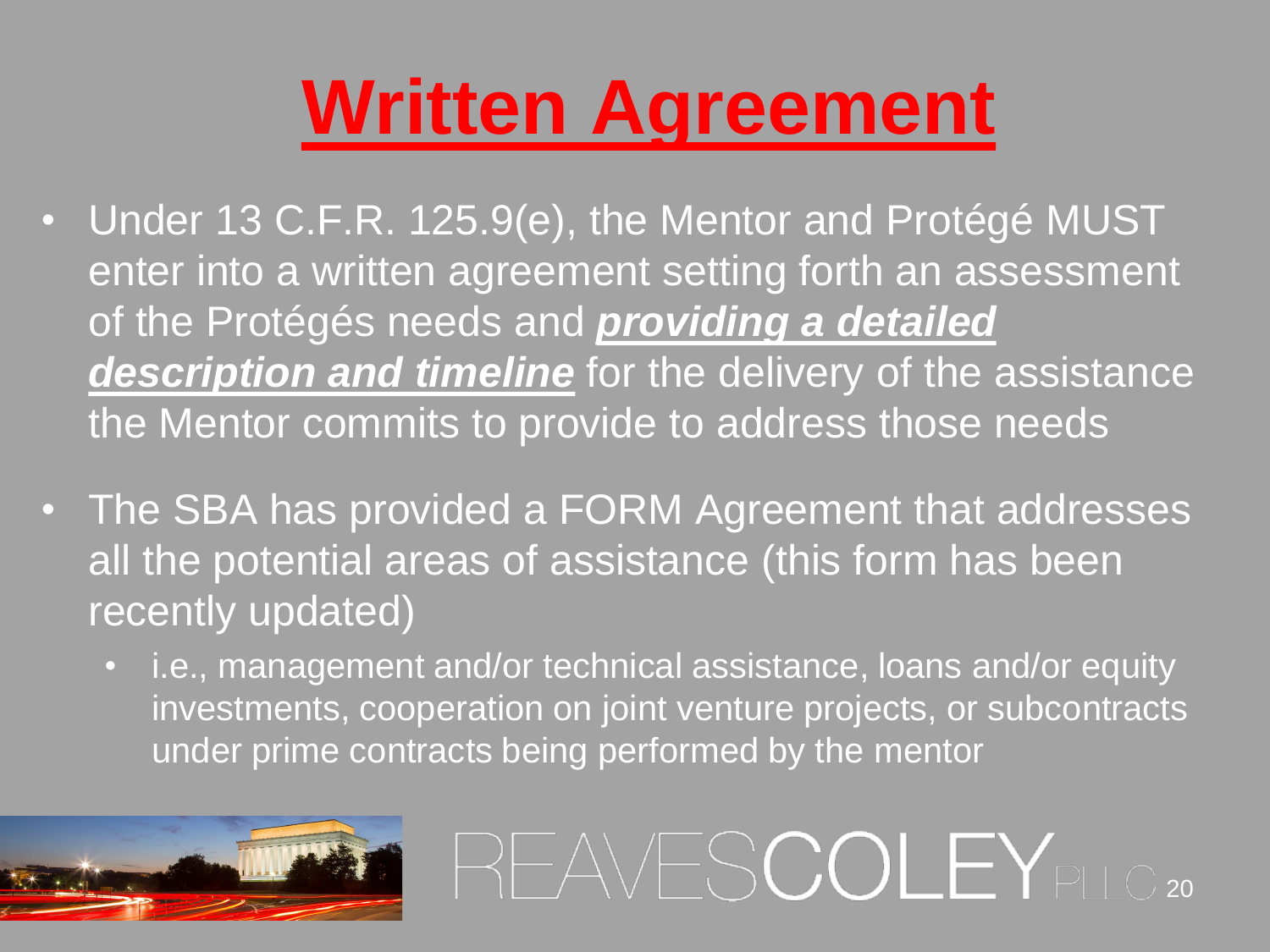### **Written Agreement, cont.**

#### All Small Mentor-Protégé Program Mentor-Protégé Agreement

**Between** 

[ABC (Proposed Protégé)]

And

[XYZ (Proposed Mentor)]

This Mentor-Protégé Agreement ("Agreement") is between [ABC (Proposed Protégé)], a [insert type of entity] authorized to conduct business in the State of **Tinsert** State of incorporation with its principal place of business at [Address], and [XYZ (Proposed Mentor)], a [insert type of entity] authorized to conduct business in the State of **Tinsert State of** incorporation] with its principal place of business at [Address] (collectively referred to as the "Parties").

WHEREAS, [ABC (Proposed Protégé)] is a small business under primary North American Industry Classification System (NAICS) code [*Provide your primary NAICS code. If you are seeking a mentor*protégé relationship in a secondary NAICS code, add a sentence explaining why and describing any work performed and your experience in that code.] [ABC (Proposed Protégé)] specializes in providing [Provide a brief description of the proposed Protégé's technical capabilities. If you are seeking a mentor-protégé relationship in a secondary NAICS code, add a description of your capabilities in performing work in your secondary code.].

WHEREAS, [XYZ (Proposed Mentor)] is a [Provide the Proposed Mentor's business structure (e.g. corporation, limited liability company, etc.)] with a history of providing [Provide a brief description of the Mentor's technical capabilities and contracting history, especially with the Federal Government].

WHEREAS, the Parties wish to formalize a mentor-protégé relationship between [ABC (proposed Protégé)] and [XYZ (proposed Mentor)] under the U.S. Small Business Administration's ("SBA") Mentor/Protégé Program established pursuant to 13 C.F.R. 8125.9: and

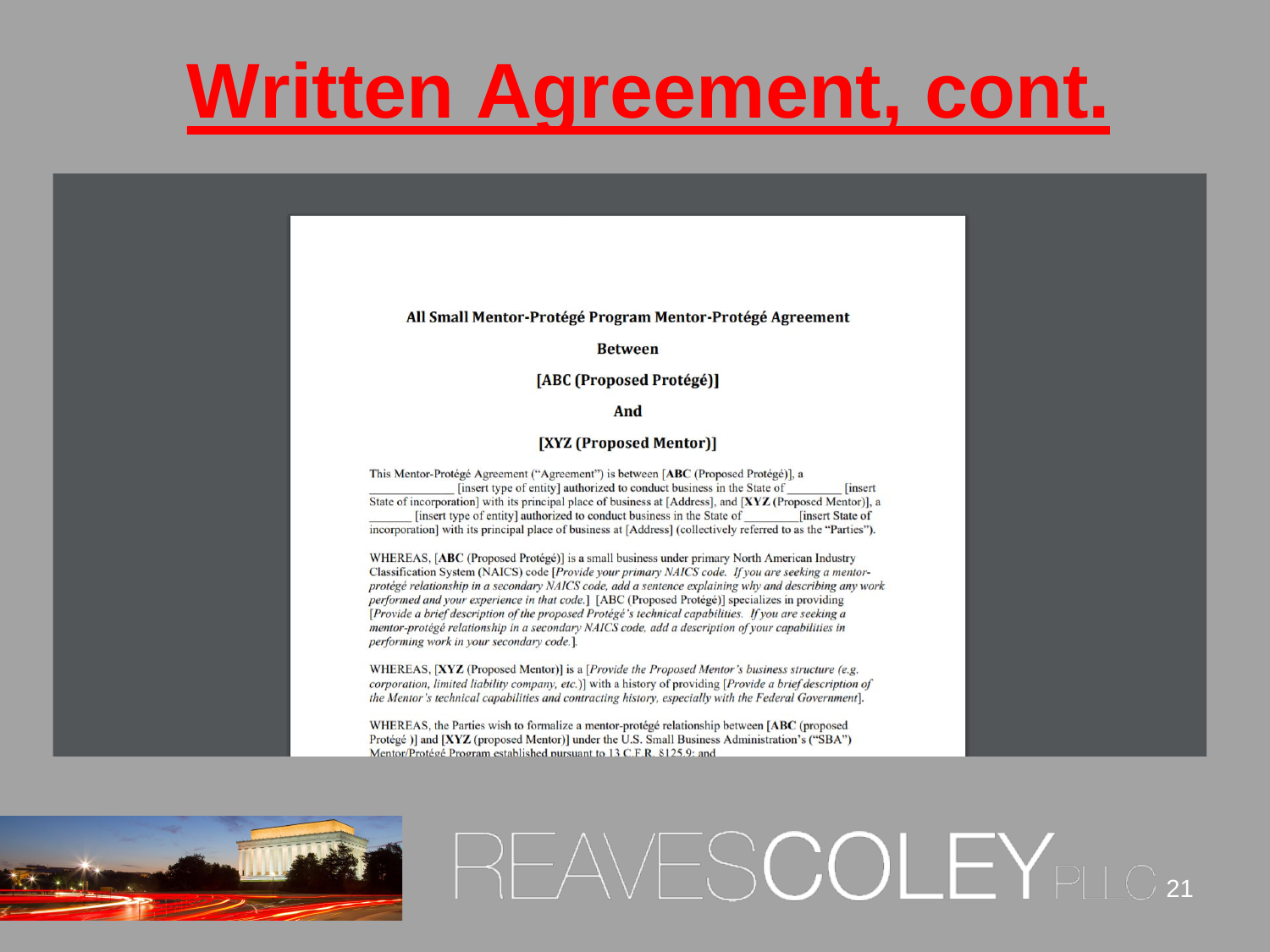## **Written Agreement Form**

- FORM SBA Mentor Protégé Agreement for ALL SMALL Mentor Protégé Program
	- [https://www.sba.gov/document/support--all-small-mentor-protege-program-mentor](https://www.sba.gov/document/support--all-small-mentor-protege-program-mentor-protege-agreement-template)protege-agreement-template
	- We can also email the SBA form (pdf)
- Ideally, the assistance identified in the MPA will be closely tied to (and will specifically cross-reference) the business development goals of the Protégé as set forth in the Protégé's Business Plan (which can be based on the SBA Form 1010C)
	- [https://www.sba.gov/managing-business/forms/small-business-forms/8a-business](https://www.sba.gov/managing-business/forms/small-business-forms/8a-business-development-forms/8a-business-plan)development-forms/8a-business-plan

REAVESCOLEY<sub>PLLC22</sub>

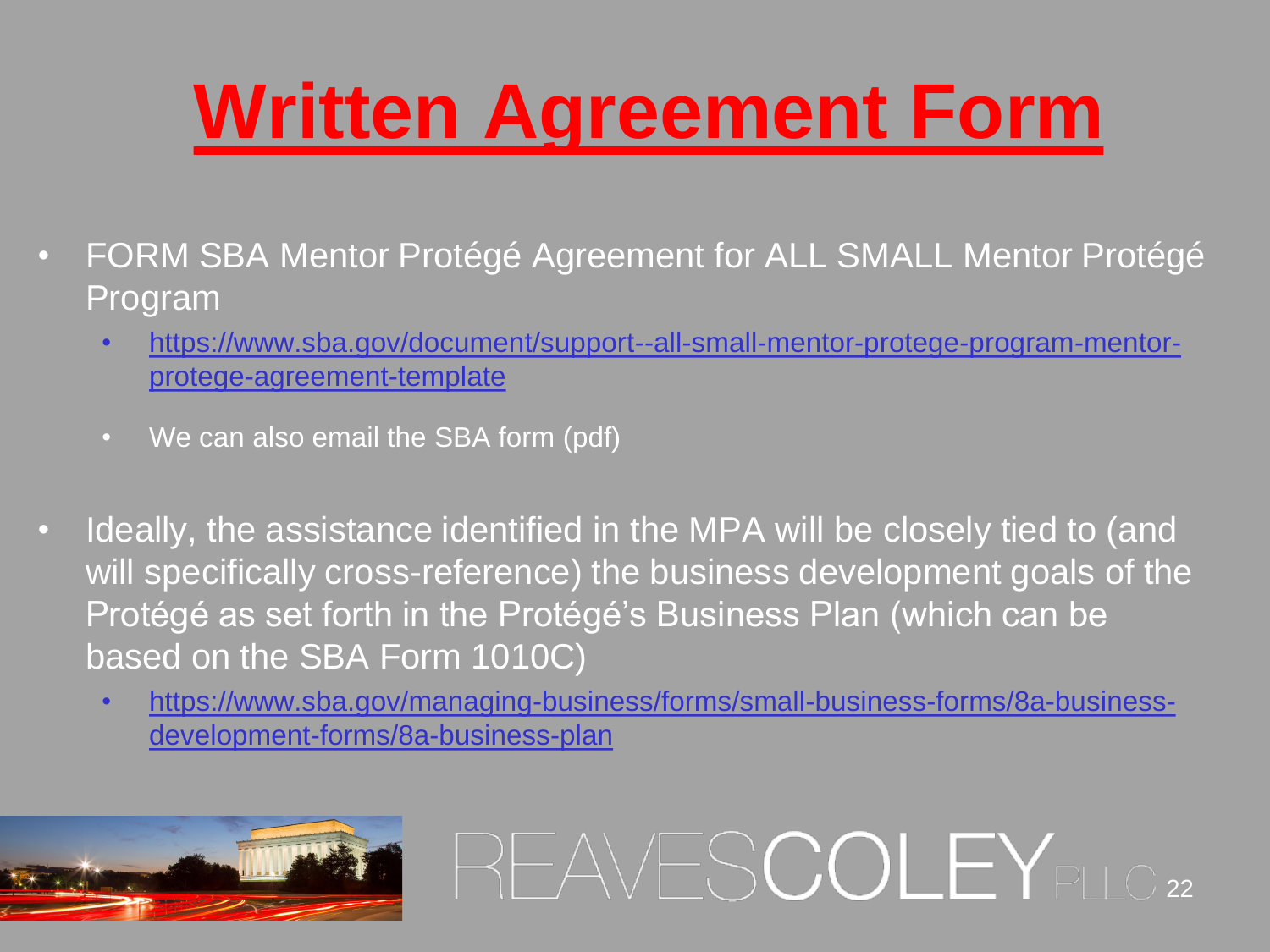## **Period of MPA**

- SBA will review the Mentor Protégé Agreement annually to determine whether or not to approve for another year (submission within 30 days of anniversary of approval required)
	- HOWEVER, unless rescinded in writing as a result of the review, the Mentor Protégé relationship will automatically renew without additional written notice of continuation
- The Term of the Mentor-Protégé Agreement may not exceed six (6) years
- If an initial term was for less than six (6) years, the parties may extend the term by mutual agreement provided that the total time including the extension shall not exceed six (6) total years
- HOWEVER, under recent changes, if the MPA ends within 18 months, this will not count toward the two (2) total MPA's a Protégé can have) – but the SBA will not allow this exception to be "abused"

REAVESCOLEY<sub>PLLC23</sub>

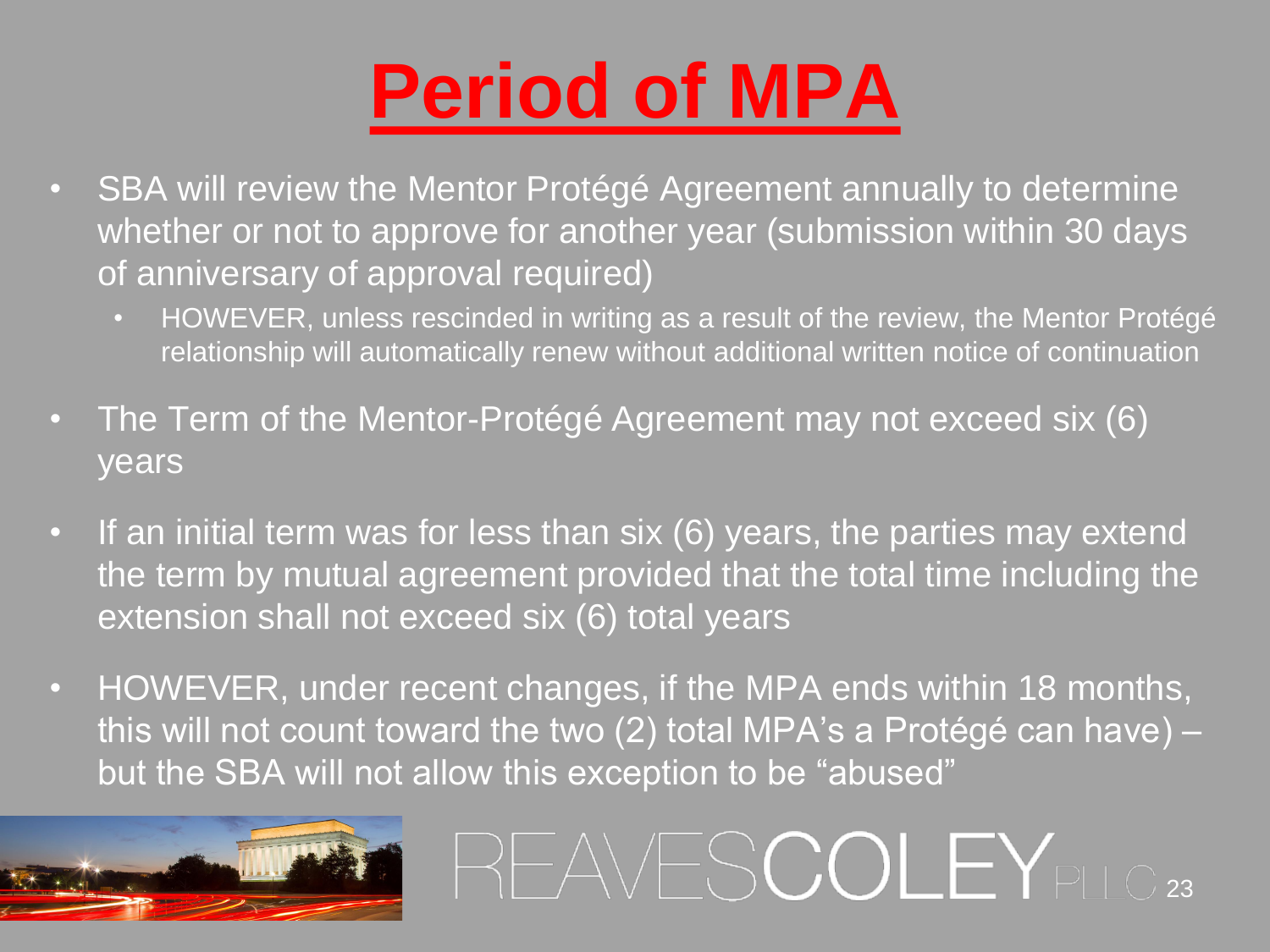# **Joint Venture Program for SDVOSBs**

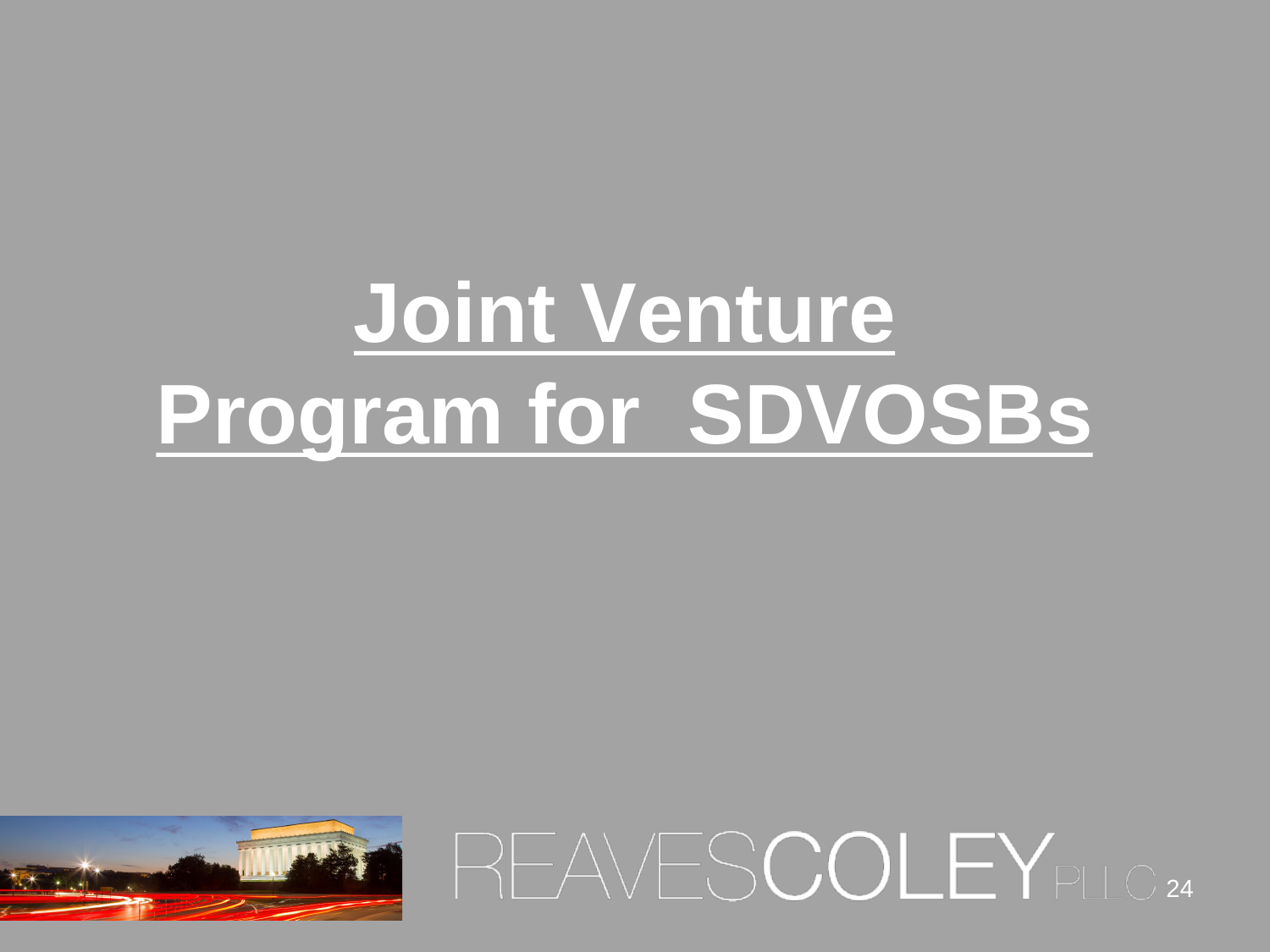### **JV Refresher**

- Under FAR 9.601 BOTH JVs and Teaming Agreements are considered "Teaming Arrangements"
- High Level Teaming Agreements vs. JVs
	- Teaming Agreement only ONE party with direct contractual privity with the Government (Prime-Sub)
		- No enforcement rights between Subcontractor and the Government
	- Joint Ventures BOTH parties have contractual privity with the Government
		- Enforcement rights between parties governed by the JV Agreement and there are enforcement rights between BOTH contractors and the Government

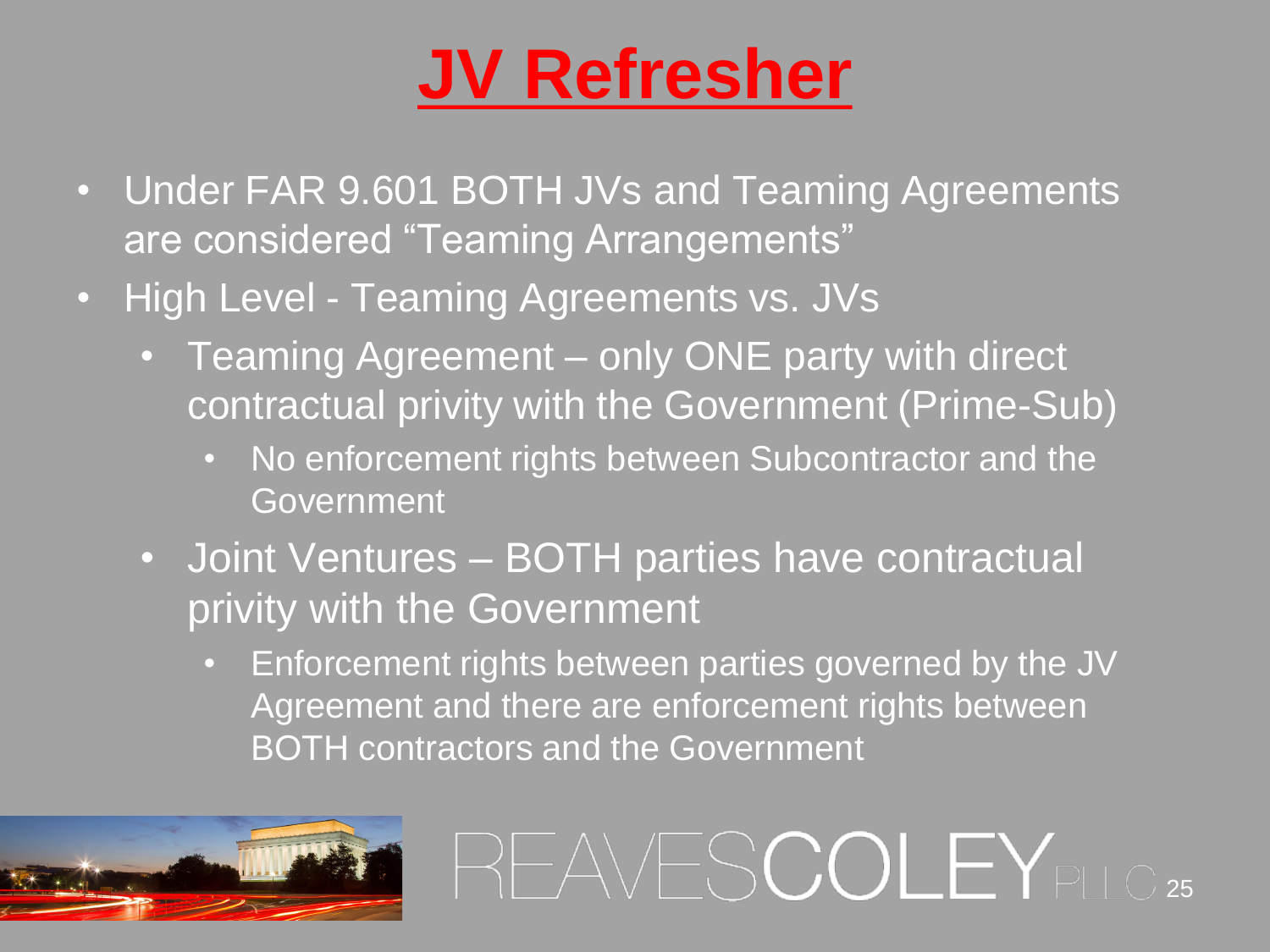### **Joint Ventures**

- A JV is an entity (typically incorporated, but unincorporated technically permitted) separate from its members but made up of its members
- The JV entity is the offeror/bidder to government
- You can think of each JV partner as being a "super" subcontractor of the JV entity
- Under current Joint Venture Regulations, only  $unpopulated JV's (populated = with employees)$ 
	- No employees "performing work" under the Contract
	- JV members are each essentially "subcontractors" to the JV

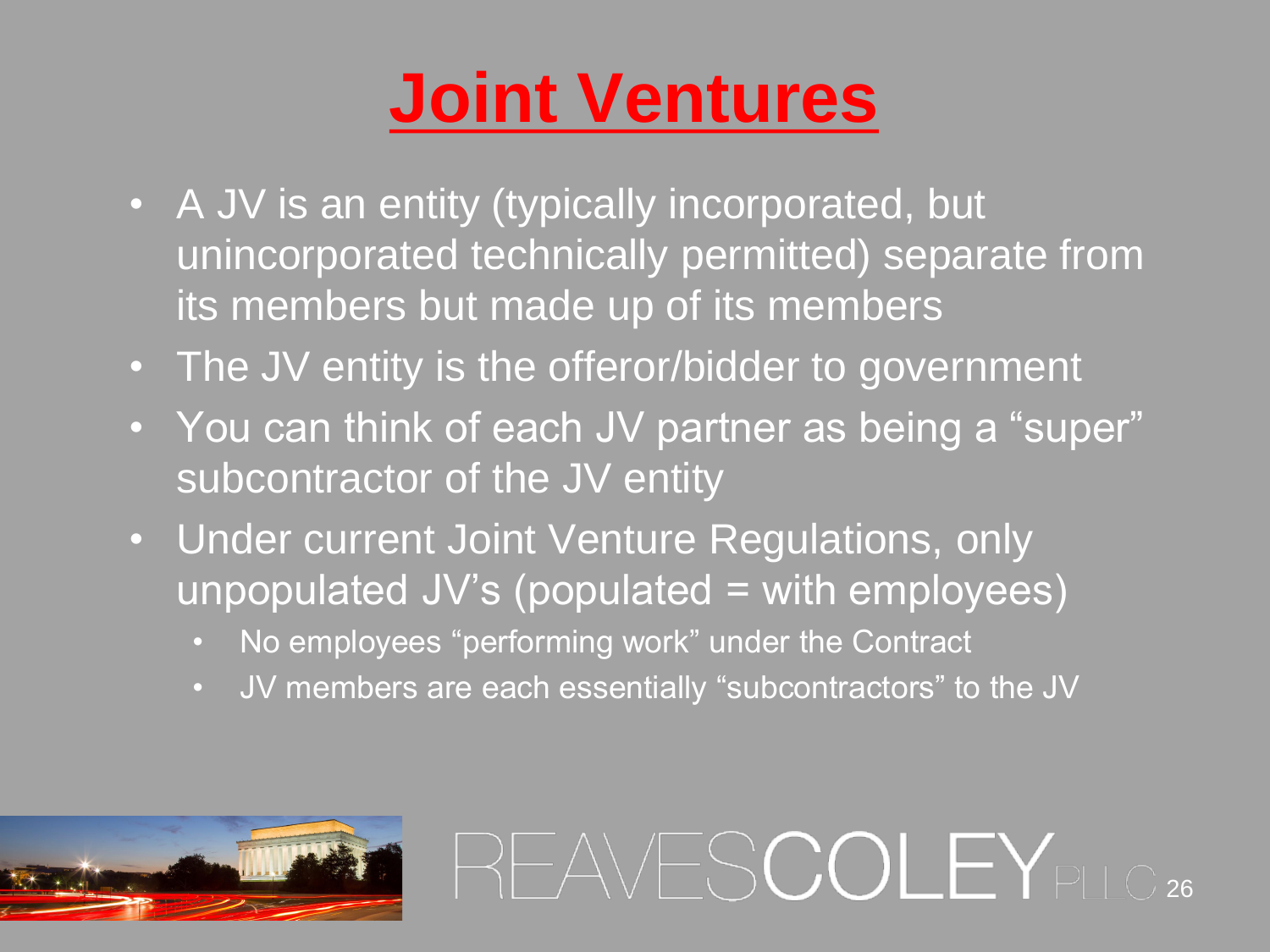#### **Joint Ventures, cont.**

- Under 13 C.F.R. 121.103(h), an unincorporated JV is an "Informal" JV, and a written Agreement will provide the rights and responsibilities of the Joint Venturers
	- These have all but disappeared because of the [www.SAM.gov](http://www.sam.gov/) registration requirement
- An incorporated JV is almost exclusively set up as a Limited Liability Company (LLC) with each of the Joint Venturers as members/owners
- In either case, a Joint Venture must be in writing, must do business under its own name, and must be identified as a joint venture in the System for Award Management (SAM) at [www.SAM.gov](http://www.sam.gov/) (i.e., must have its own DUNS number and Cage code)

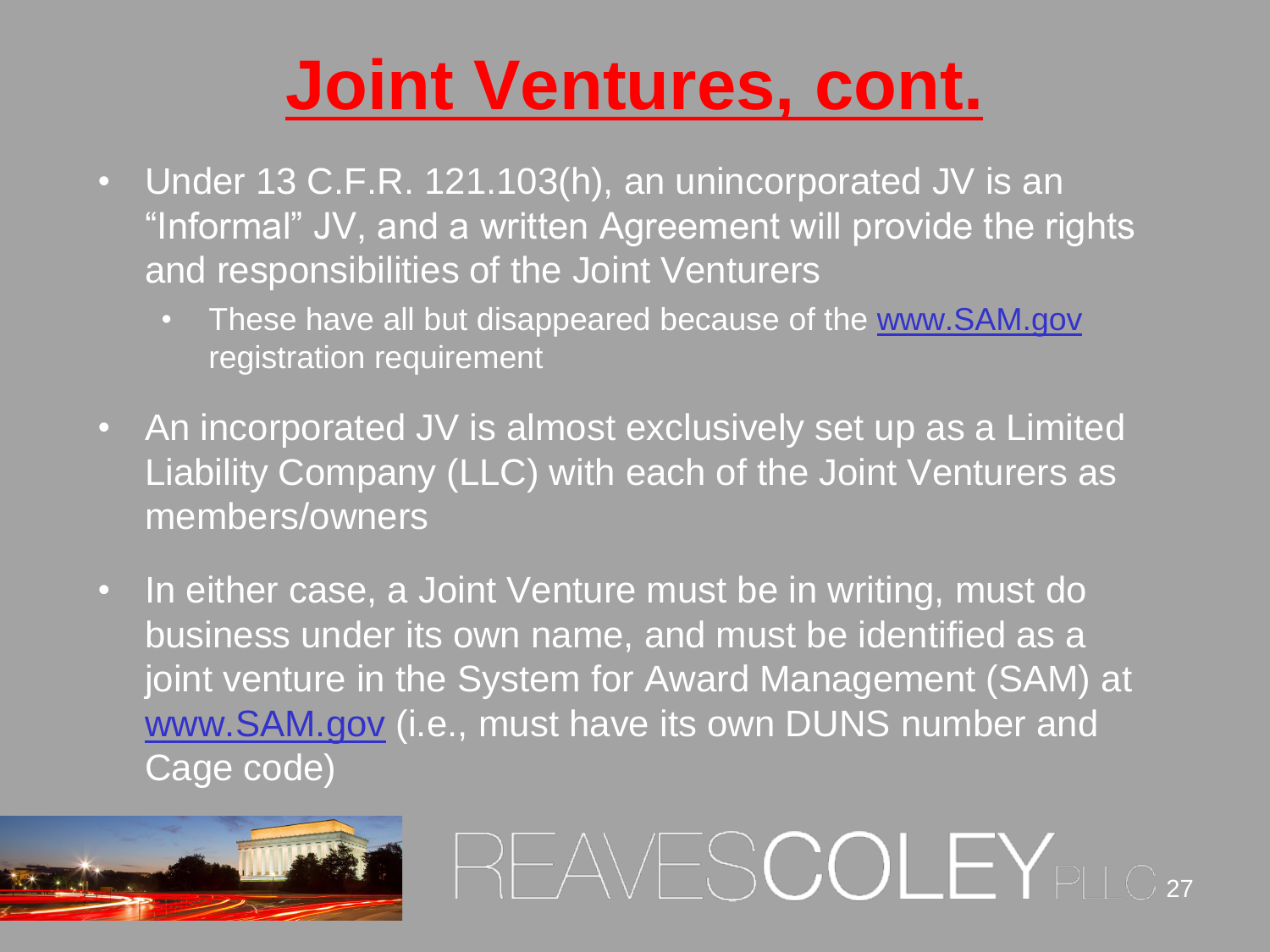## **JV Benefits (for ALL JV's)**

- Unlike a Teaming Agreement, the JV entity can be set in place and cover multiple RFPs and contracts
- The management, control, and profit/loss distribution issues usually get addressed up front (and can be shared to an extent)
- More certainty in terms of enforceability/work-share between JV **Partners**
- Government Benefit Government/Agency is able to "reach out and touch" both the "prime" and "sub" by virtue of the JV structure (privity with BOTH entities)
- **Revenue Split helps SDVOSBs and other small businesses manage their size (Small Business Prime does not catch all revenue)**

REAVESCOLEY<sub>PLLC28</sub>

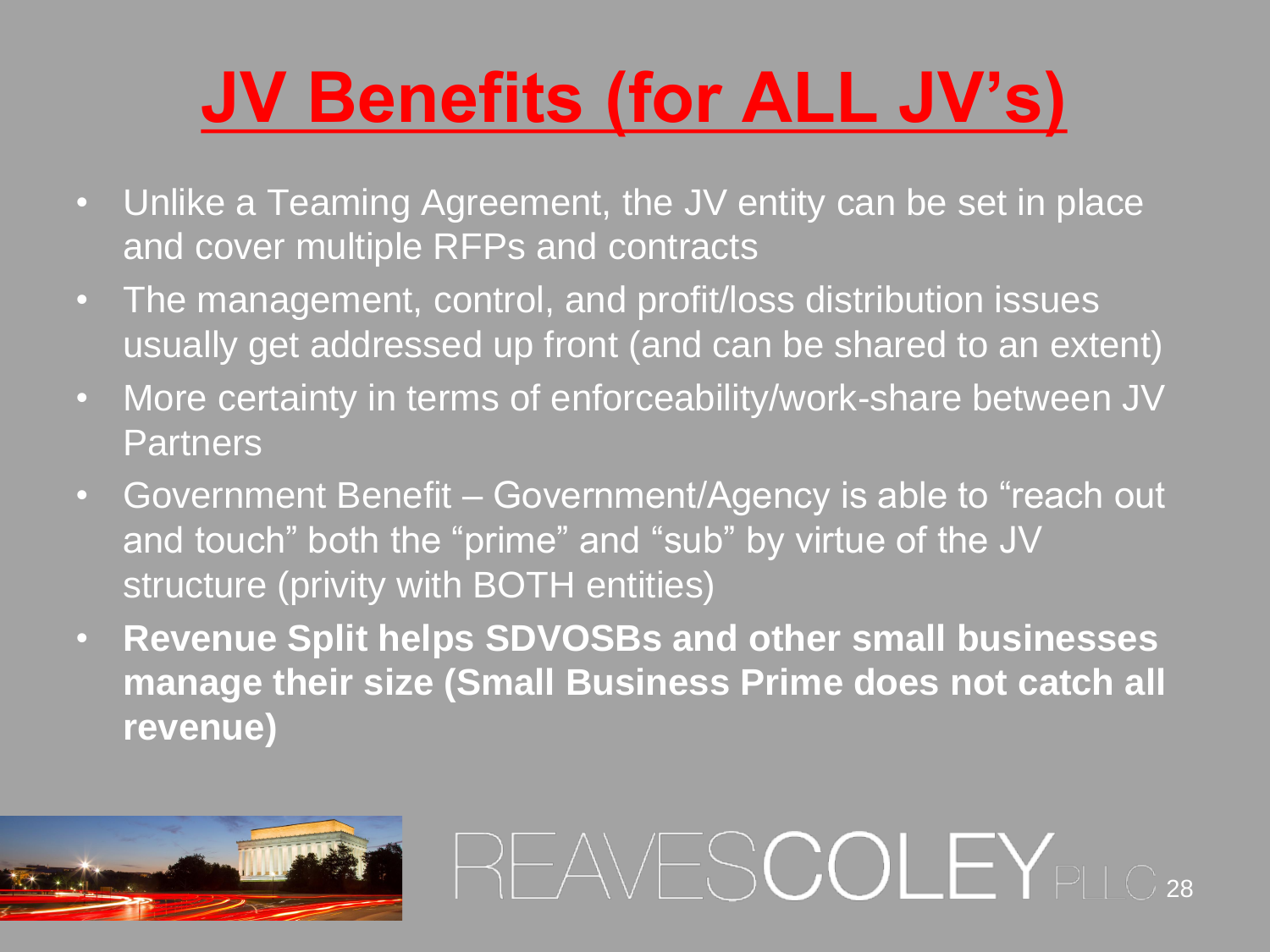### **JV Drawbacks**

- Joint Ventures provide for the sharing of profits AND losses, so subcontractor/JV partners cannot limit their losses in the same way as in a traditional Prime-Sub relationship
- More costs involved with setting up
	- Legal fees (JV Agreement/Operating Agreement)
	- Legal formation of a new entity (for separate entity JV)
	- Business License (revenue tracking)
	- Tax filings
	- Some ongoing costs/logistics to maintain registrations
	- FCL Issues
- In firm-fixed price (FFP) setting, can be difficult to agree on definition of "costs" for purposes of splitting profits and losses

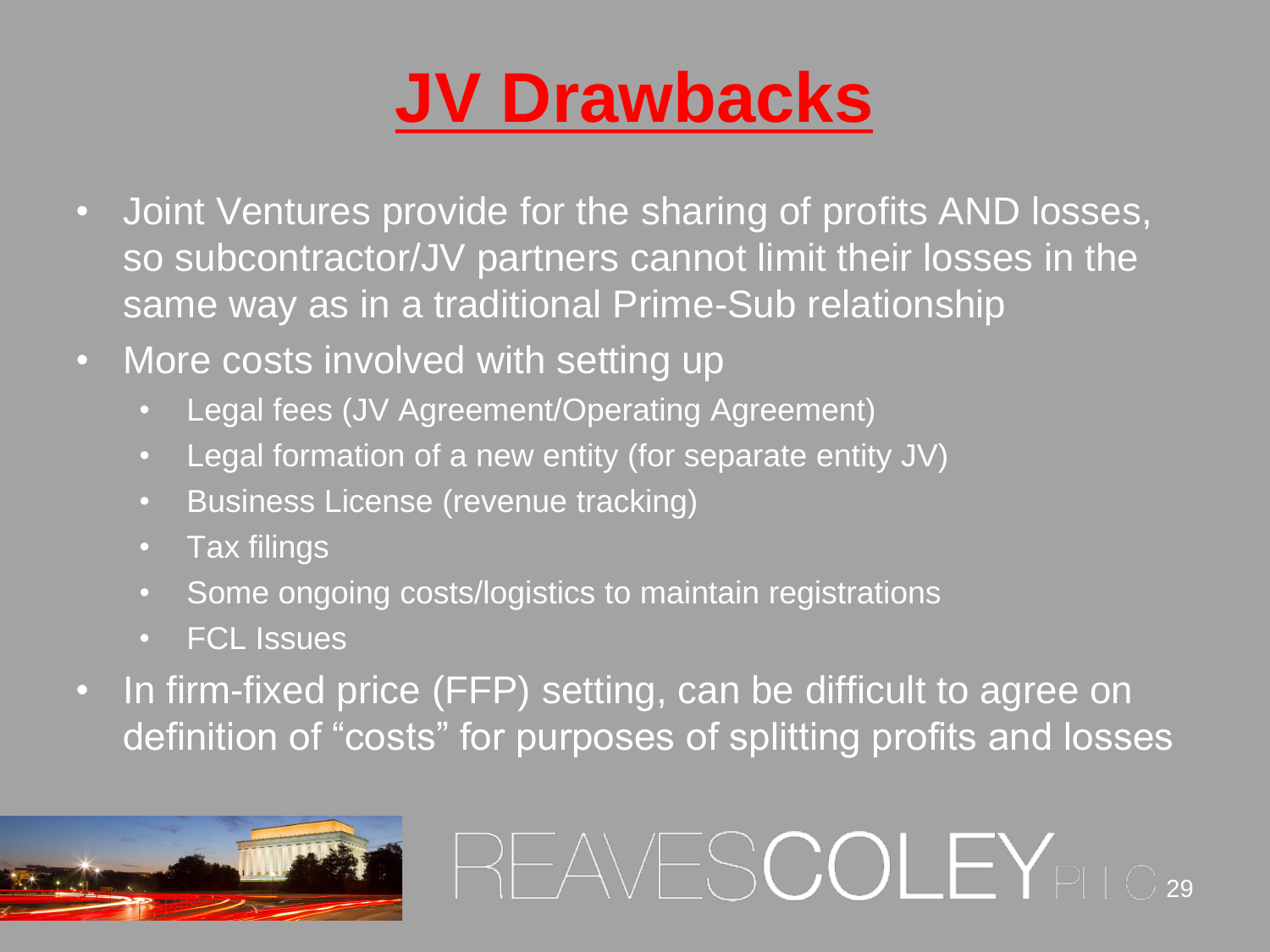### **Updated SBA JV Regulations**

- The so-called 3 in 2 Rule has been ELIMINATED, but . .
- Two (2) years is still important for timing
- The FIRST award to the JV starts the 2-year time clock running.
	- This INCLUDES any contract NOVATED to the JV
- The JV can win as many awards as possible within that 2-year period, but you CANNOT submit any other bids/proposals after the 2-year anniversary of your first award

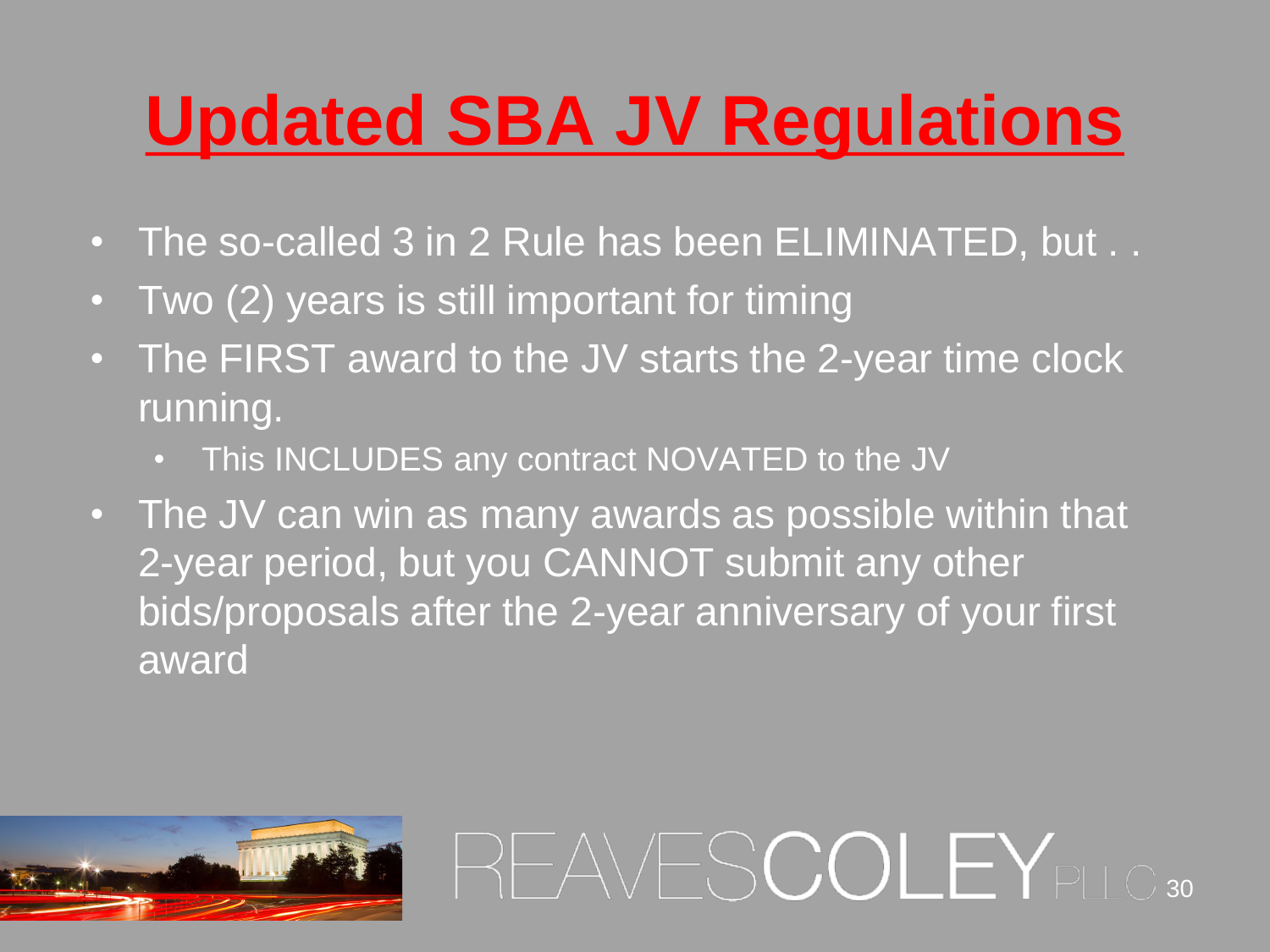#### **SBA Regulations on Set-Aside JV's**

- The SBA has specific regulations governing JV's for Small Businesses including not just SDVOSBs, but also 8(a)'s, WOSBs/EDWOSBs, HUBZone's (CURRENTLY, the VA certifies JV's for SDVOSB/VOSB verification)
	- IMPORTANTLY, these regulations apply to MP JV's as well as set-aside JV's
- Here are the specific regulations:
	- 13 CFR 125.8 Small Business JV (only MP small business JVs)
	- 13 CFR 124.513  $-$  8(a) JV (as of November 16, 2020, ONLY requires SBA approval for sole source awards to JVs)
	- **13 CFR 125.18 – SDVOSB JV**
	- 13 CFR 126.616 HUBZone JV
	- 13 CFR 127.506 WOSB/EDWOSB JV
	- **38 CFR 74 – SDVOSB CVE JV (requires CVE Verification, requires separate entity)**

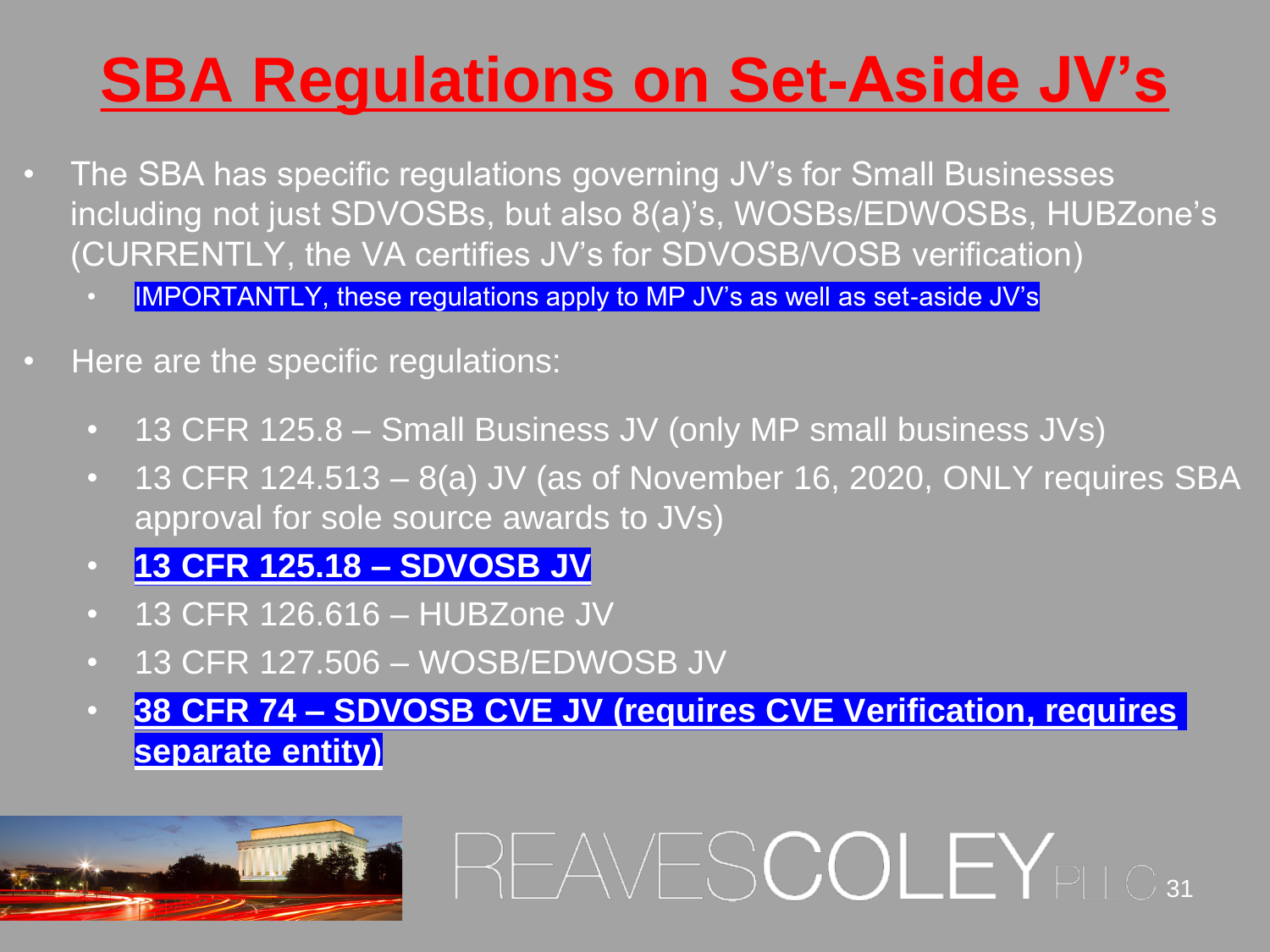#### **SBA Regulations on Set-Aside JV's, cont.**

- Extremely important to comply with JV Requirements for Specific Set-Aside Programs (i.e., SDVOSB) – otherwise, JV will be susceptible to a size and/or a status protest
- Additionally, under contracts awarded to an SDVOSB MPA JV or SDVOSB JV (as as well as to other set-aside JV's) (13 C.F.R. 125.8), there is a significant Certification of Compliance requirement:
	- *Prior to PERFORMANCE of any set aside contract by a Mentor*  **Protégé JV**, the small business partner to the JV MUST submit a written certification **to the Contracting Officer AND to the SBA signed by both the Mentor and Protégé** stating that the parties have entered into a JV Agreement that fully complies with the applicable regulations AND that the parties will meet the performance of work requirements

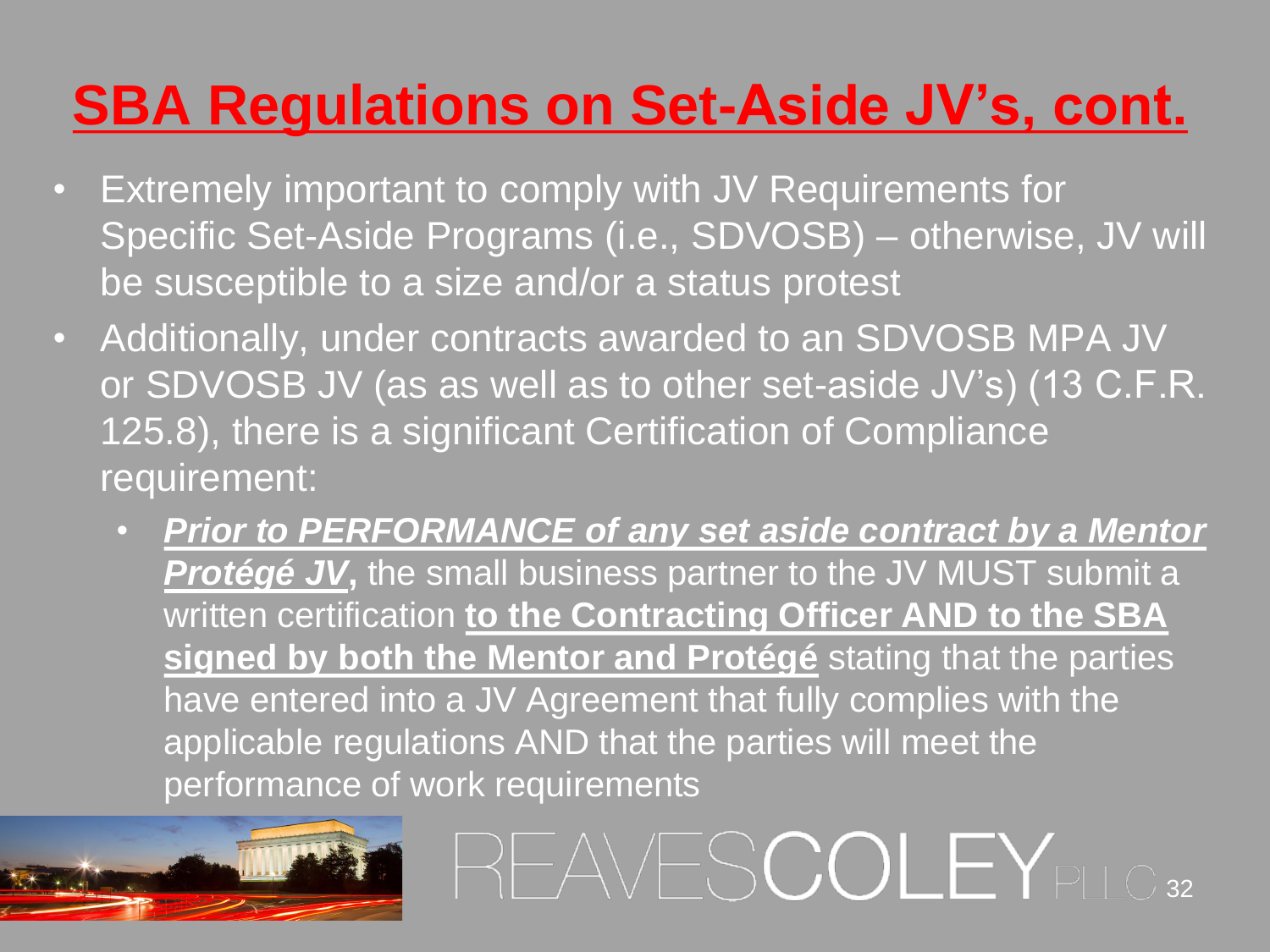#### **Joint Venture Agreement Specifics**

- Importantly, neither MPA SDVOSB Joint Ventures nor SDVOSB Joint Ventures are required to be approved at any time by the **SBA**
- However, remember the Certification of Compliance that is required be submitted to the Contracting Officer and the SBA prior to performance (but after award)
	- IMPORTANT: Your Mentor Protégé Agreement DOES have to be pre-approved by the SBA before submission of JV proposal between a SDVOSB and a Large Business

REAVESCOLEYPLLC33

• As noted, there are different regulations for each set-aside category (Small, SDVOSB, WOSB/EDWOSB, HUBZone), but the regulations are very similar across all programs

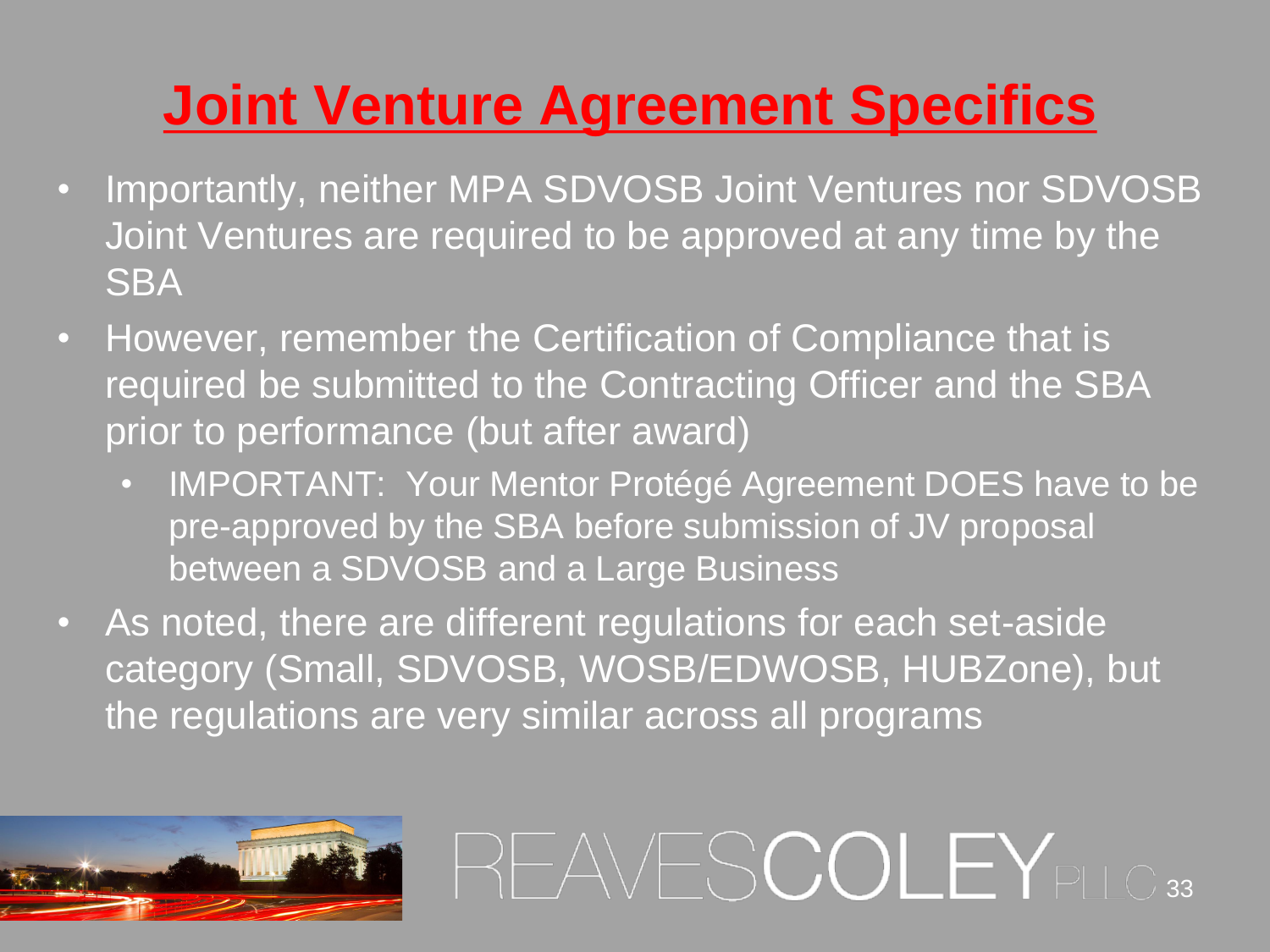#### **Joint Venture Agreement Specifics, cont.**

- **Specific Requirements**  Joint Venture Agreements MUST:
	- State that the SDVOSB (or small business/set-aside category member) owns at least 51% of any incorporated entity JV
		- **Profits are to be distributed "commensurate" with work performed (not ownership) under 13 CFR 125.18(b)(2)(iv)**
		- **HOWEVER, under recently updated regulations, the small business protégé can receive MORE profits than the work percentage performed (if the parties agree), BUT the other JV partner's profit is capped at % of performance**

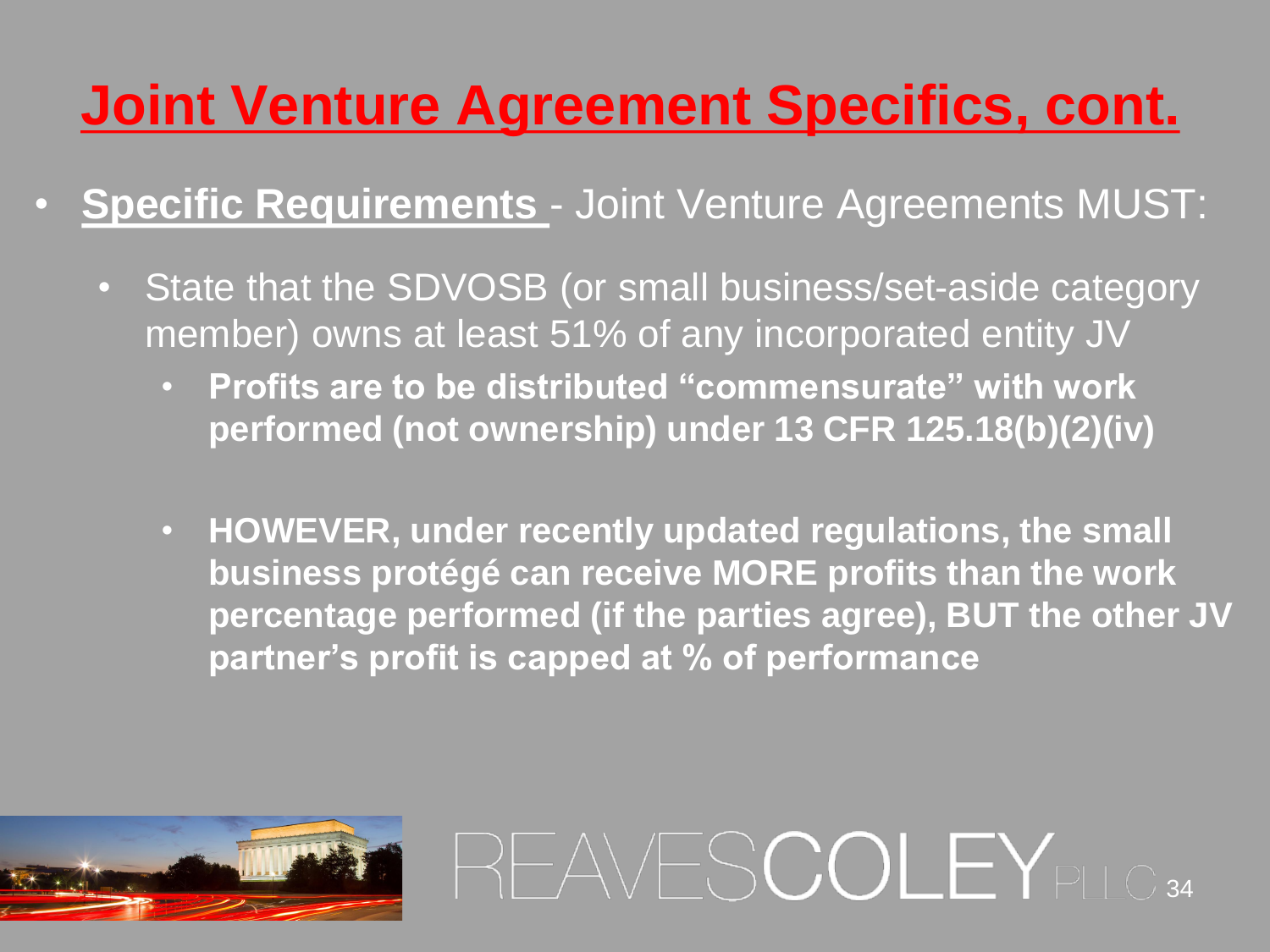#### **Joint Venture Agreement Specifics, cont.**

- Joint Venture Agreement MUST (cont.):
	- Itemize all major equipment, facilities, and other resources to be furnished to each party to the JV, with a detailed schedule of the value of each
		- If contact is indefinite in nature (IDIQ), JV should set forth the anticipated equipment, facilities, and resources
	- Specify the responsibilities of the parties with regard to negotiation of the contract, source of labor, and contract performance, including way that the parties to the JV will ensure that the small business (or set aside category member) will meet the performance of work requirements
		- Again, if contact is indefinite in nature (IDIQ), JV should set forth the anticipated equipment, facilities, and resources

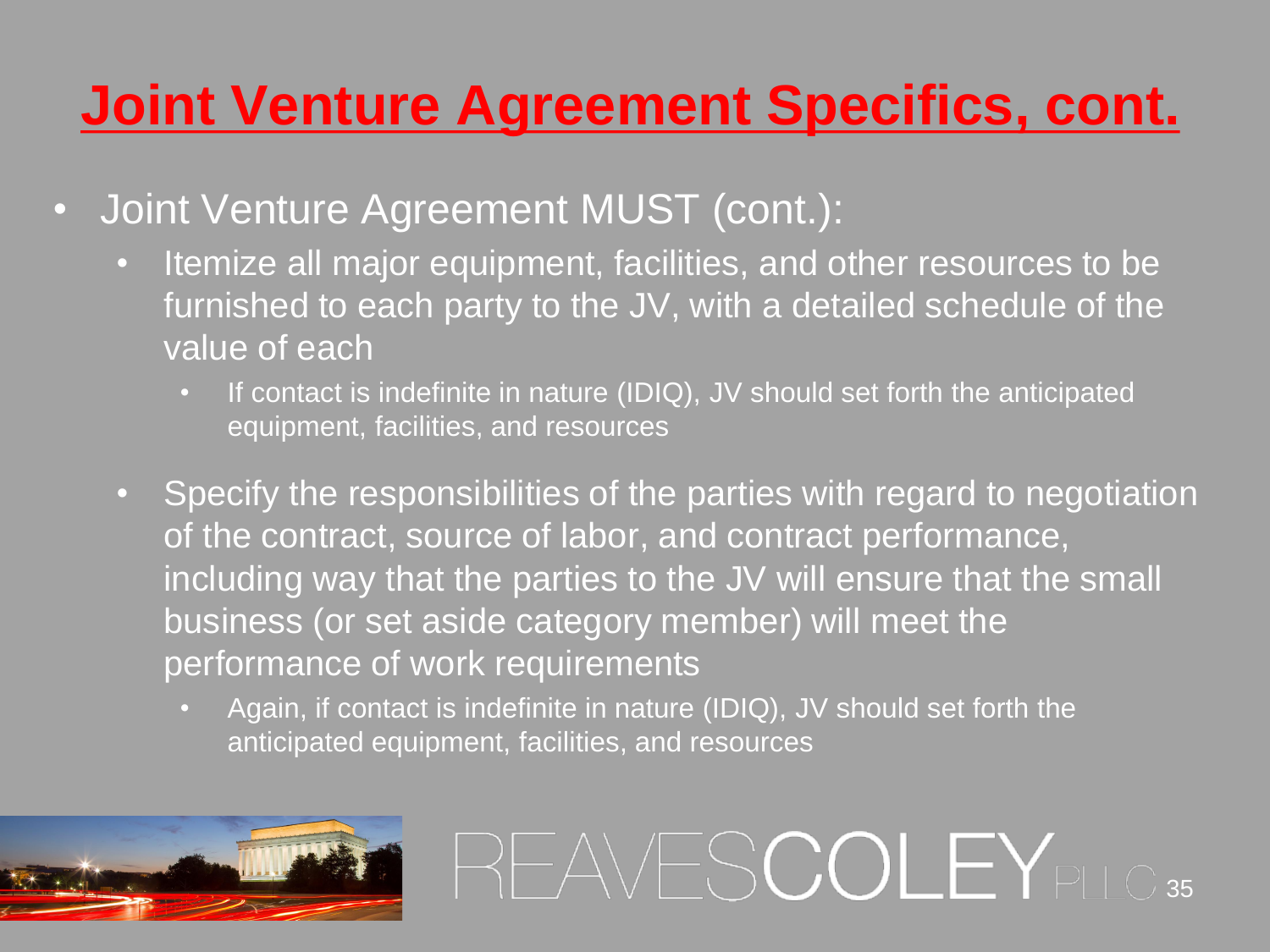#### **Joint Venture Agreement Specifics, cont.**

- Joint Venture Agreement MUST (cont.):
	- Joint Venture Agreements will typically utilize contract-specific addendums to fulfill the requirement to itemize equipment, facilities, and resources, and to designate responsibilities of the party (e.g., contract negotiation, source of labor, etc.)
	- Extremely important to ensure the addendums include the required details and are fully drafted and executed prior to proposal submission!
		- 2019 SDVOSB Status Protest SDVOSB JV found INELIGIBLE where its "addendum" was merely a list of contracts under which the JV intended to submit proposals, and the JV parties failed to update and execute an addendum setting forth the specifics outlined above (i.e., the contract award was LOST!)

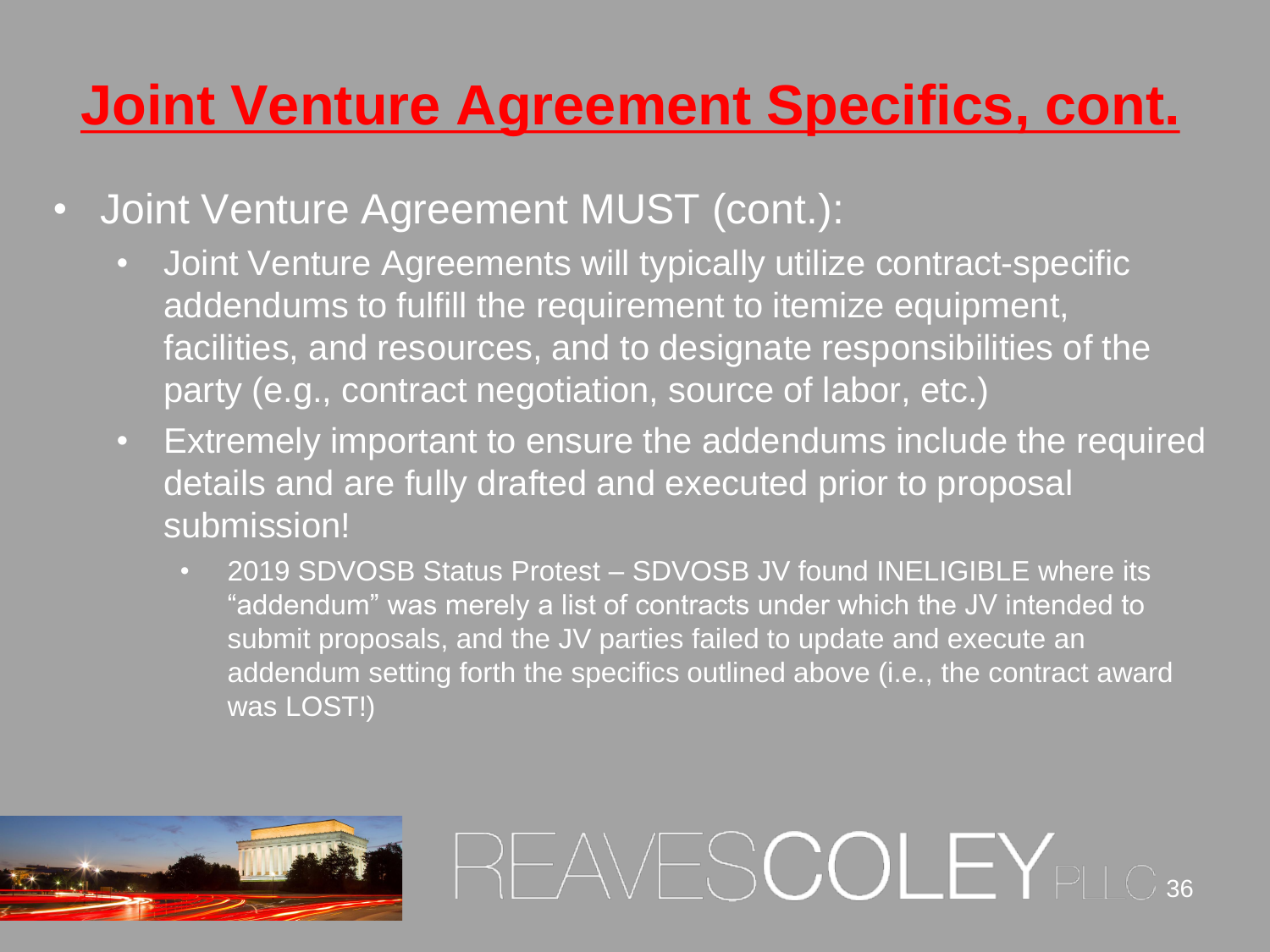#### **JV Performance of Work Requirement**

- For any Small Business (or other set-aside category) JV, *the small business MUST perform as least 40% of the work performed by the*  **Joint Venture** (this is NEW, previously this requirement only required to 8(a) Joint Ventures)
	- *Recently updated regulations clarify that this 40% CANNOT be met by a similar situated entity*
	- *This should NOT be confused with the Limitation on Subcontracting/ the JV's self-performance requirement as a whole*
- The work performed by the SDVOSB MUST be more than administrative or ministerial functions so that it gains substantive experience
	- The amount of work done by the JV partners will be aggregated, and the work done by the small business (or other set-aside category) must be 40% of the total done by the partners
	- In determining compliance, the work done by a Mentor and any "affiliate" of the Mentor at any subcontracting tier will be counted

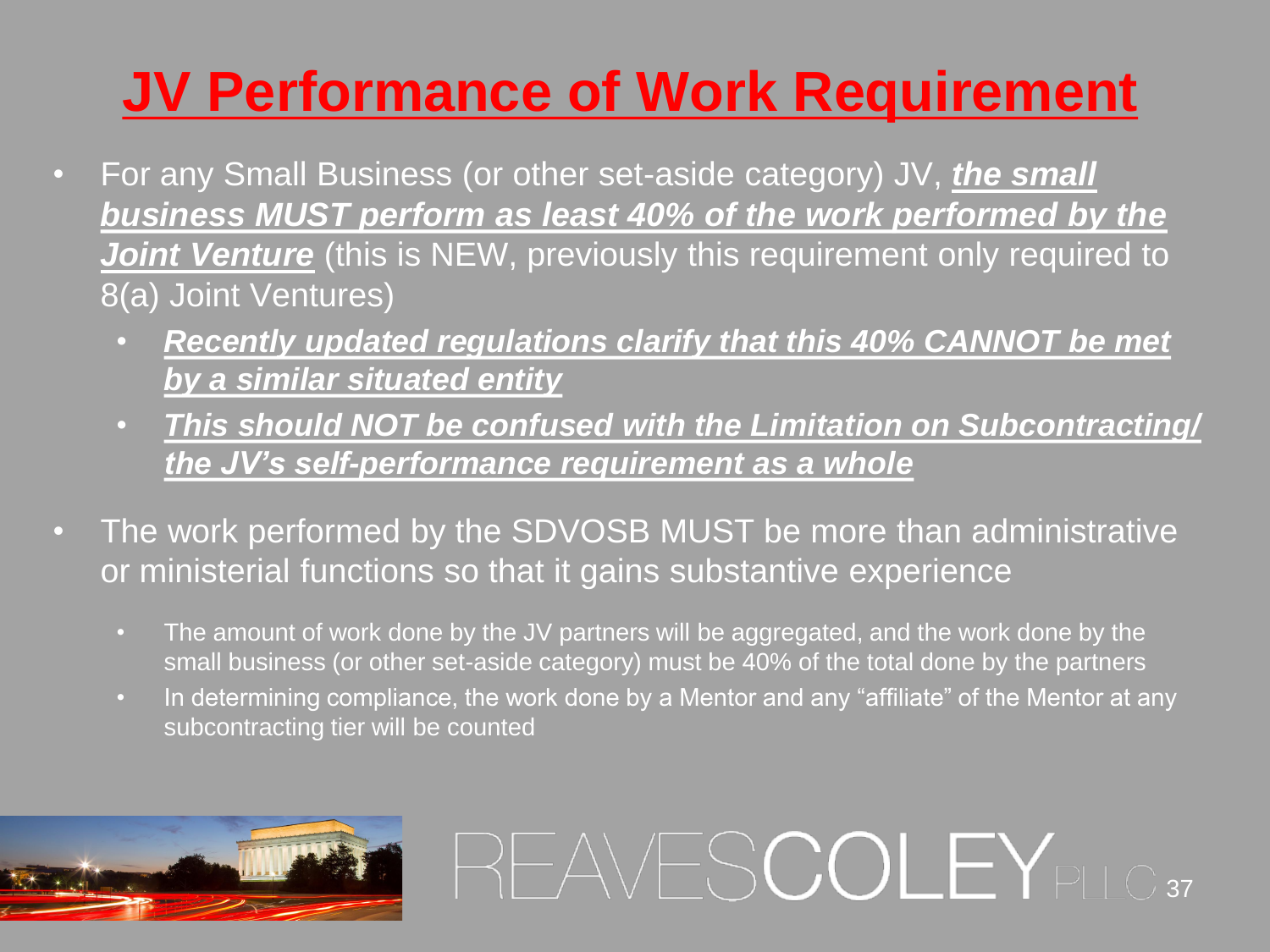#### **Limitation on Subcontracting/ Self-Performance Requirement**

- **Generally applies to work performed by JV as a whole**
- The applicable limitation on subcontracting rules have DIFFERENT PERCENTAGES for contracts based on whether they are for services, supplies, construction, or specialty trade construction
- Generally speaking, the percentage measures compliance based on REVENUE RECEIVED by the JV (in this case) with some narrow exceptions

- Based on a Percentage of TOTAL CONTRACT VALUE
- Ability to subcontract to "Similarly Situated" entities

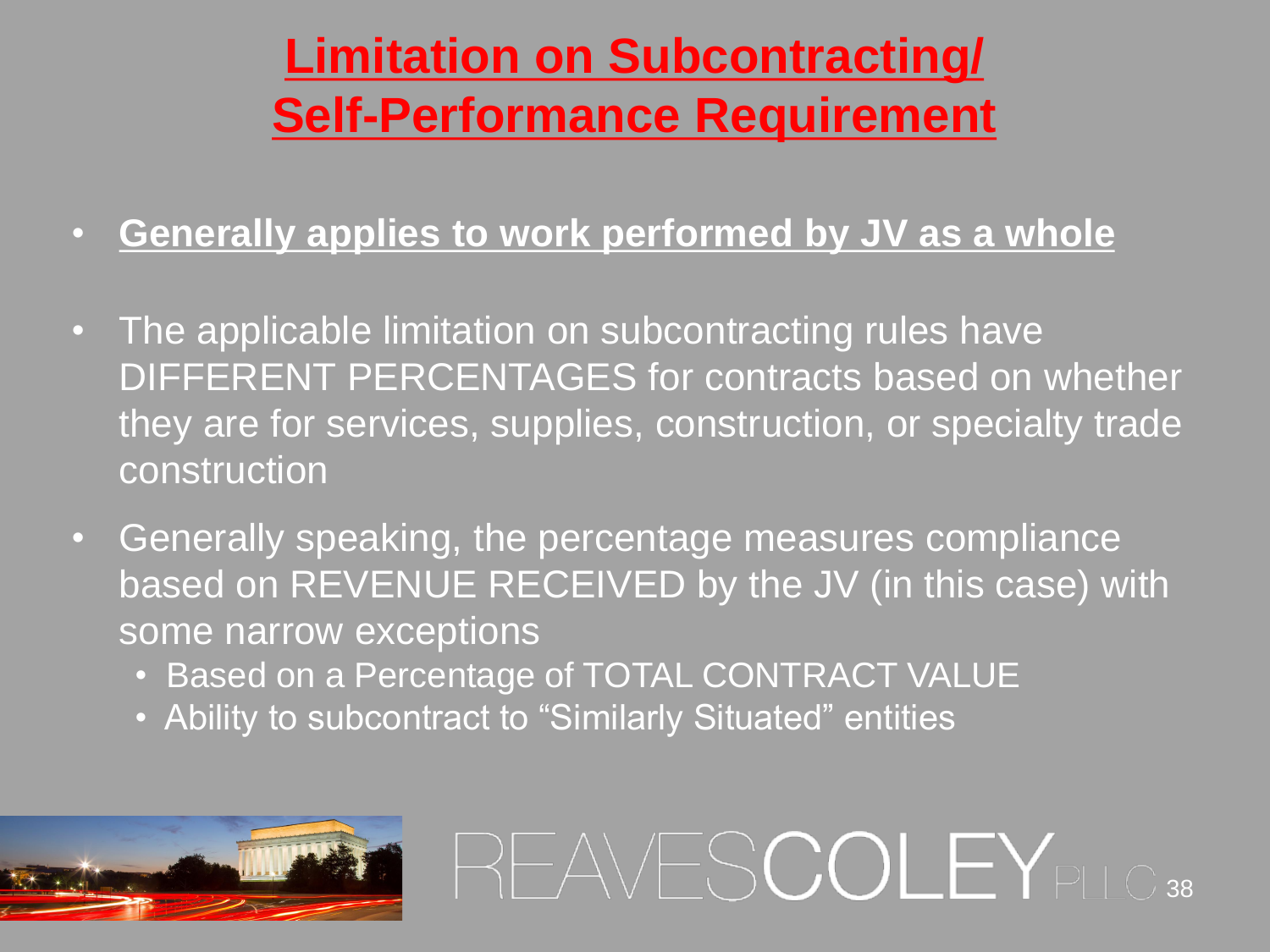#### **Limitation on Subcontracting/ Self-Performance Requirement, cont.**

- "Similarly situated entity" is a subcontractor that has the same small business program status as the prime contractor.
- This means that: For a SDVOSB requirement, a subcontractor that is a qualified SDVOSB. In addition to sharing the same small business program status as the prime contractor, *a similarly situated entity must also be small for the NAICS code that the prime contractor assigns to the subcontract the subcontractor will perform.*
	- *REMEMBER this rule CANNOT help a SDVOSB Protégé meet the 40% performance requirement measured by work done by the JV partners in the aggregate (performance of work is different than the L.O.S.)*

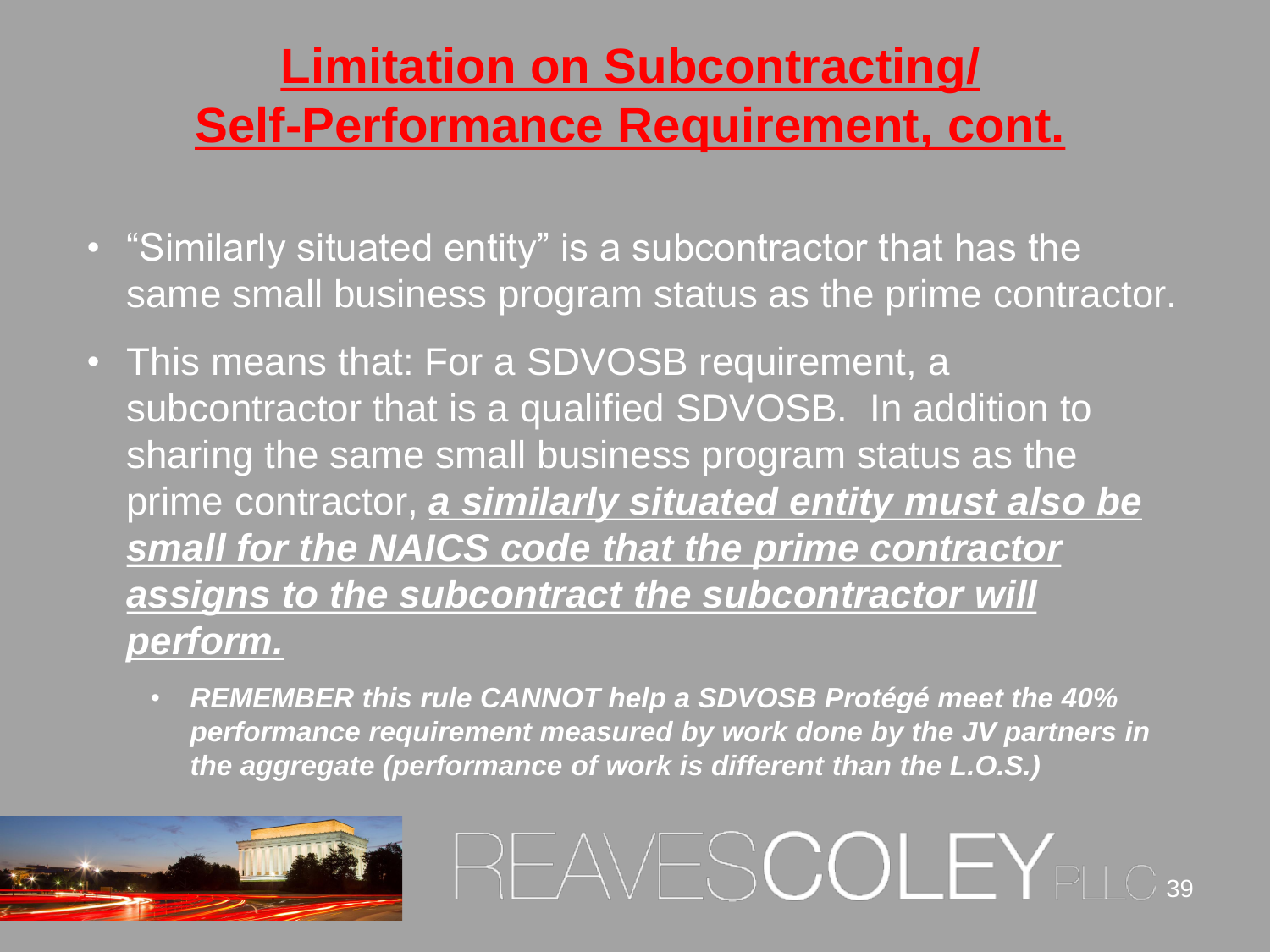#### **Initial Certification Requirement for ALL SDVOSB JVs (except small non-MPA JVs)**

#### • **Certification of Compliance**

- PRIOR to the **performance** of any contract set aside or reserved for small business by a JV between a protégé small business and a mentor [as well as 8(a), SDVOSB, WOSB/EDWOSB, and HUBZone JVs], the small business partner to the joint venture **must submit a written certification to the contracting officer and SBA, signed by an authorized official of each partner to the joint venture, stating as follows:**
- (1) The parties have entered into a joint venture agreement that fully complies with [the specific JV requirements based on specific JV type]; AND;
- (2) The parties will perform the contract *in compliance with the joint venture agreement and with the performance of work requirements* set forth in [ 13 C.F.R. 125.6 and the 40% performance of work requirement]

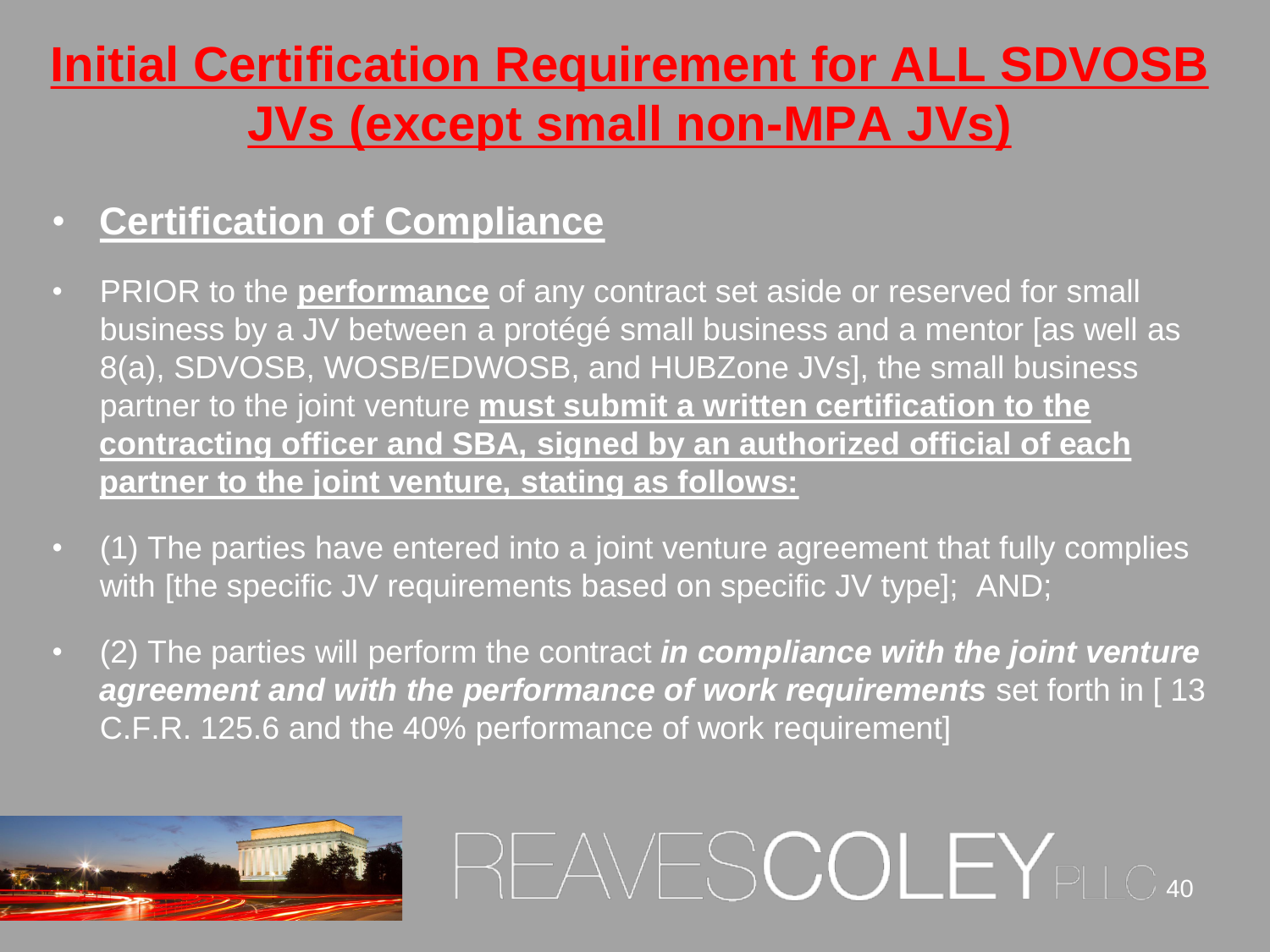#### **Annual and Completion Reporting for ALL SDVOSB JVs (except small non-MPA JVs)**

- For SDVOSB MPA JVs and all other SDVOSB JVs, the SDVOSB partner to the JV must annually submit a report to the relevant Contracting Officer AND to the SBA signed by an authorized official of each JV member explaining how the performance of work requirements are being met on each contract being performed by the JV
- At the completion of every contract (performed by a SDVOSB MPA JV or a SDVOSB JV), the SDVOSB partner to the JV must submit a report (same as above) explaining how and certifying that the performance of work requirements were met for the contract, and certifying that the contract was completed in accordance with the JV Agreement

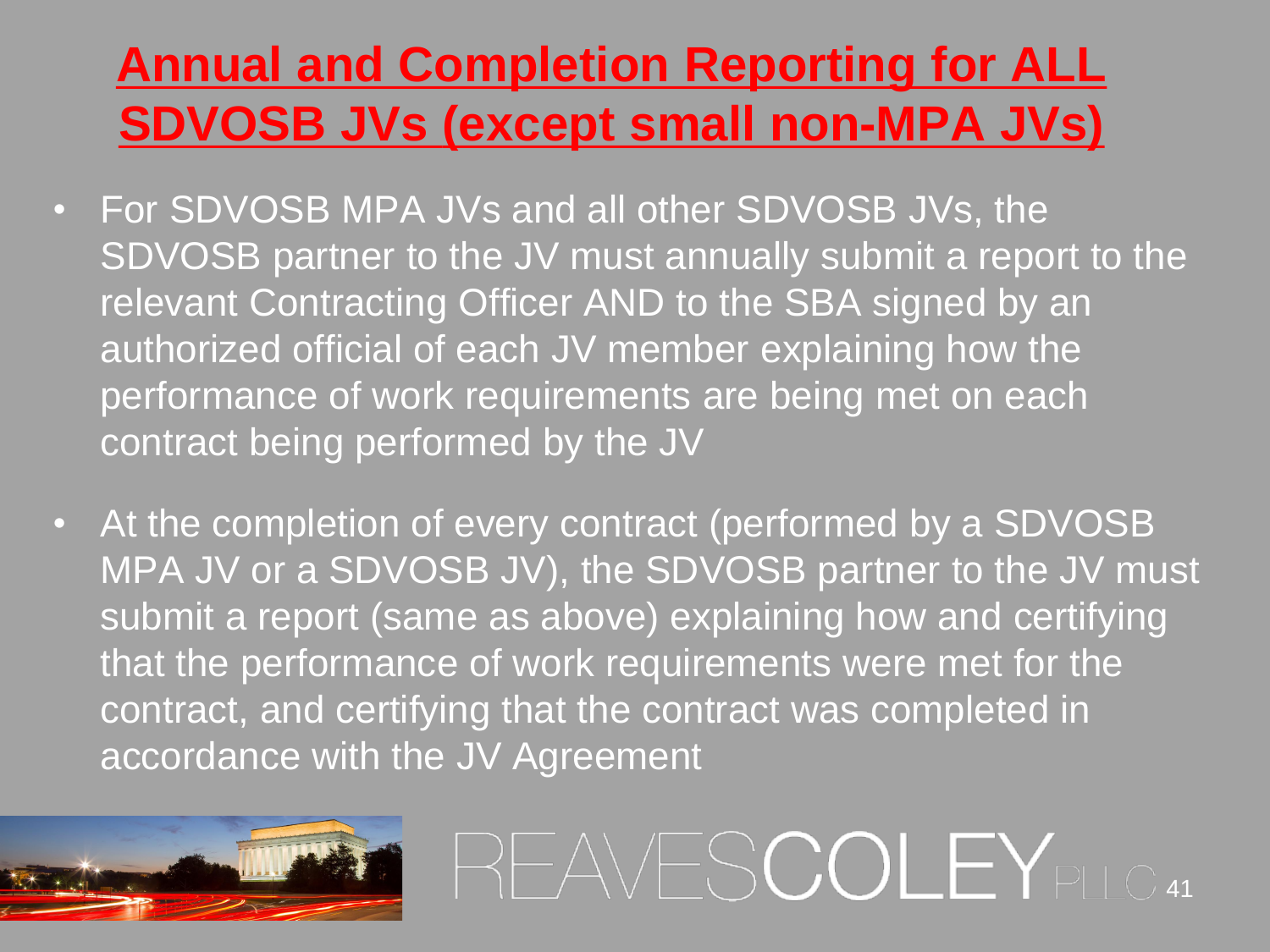#### **Past Performance of JVs**

- Previously, there was some confusion about government evaluation of past performance of a newly-formed Joint Venture entity that had no past performance or experience as a Joint Venture
- As noted earlier, under recently updated JV regulations, **when evaluating the capabilities, past performance, experience, business systems and certifications of [a JV], a procuring activity must consider work done and qualifications held individually by each [JV partner] as well as any work done by the joint venture itself previously. A procuring activity may not require the protégé firm to individually meet the same [requirements of other offerors]. The partners to the joint venture in the aggregate must demonstrate the past performance, experience, business systems and certifications necessary to perform the contract.**

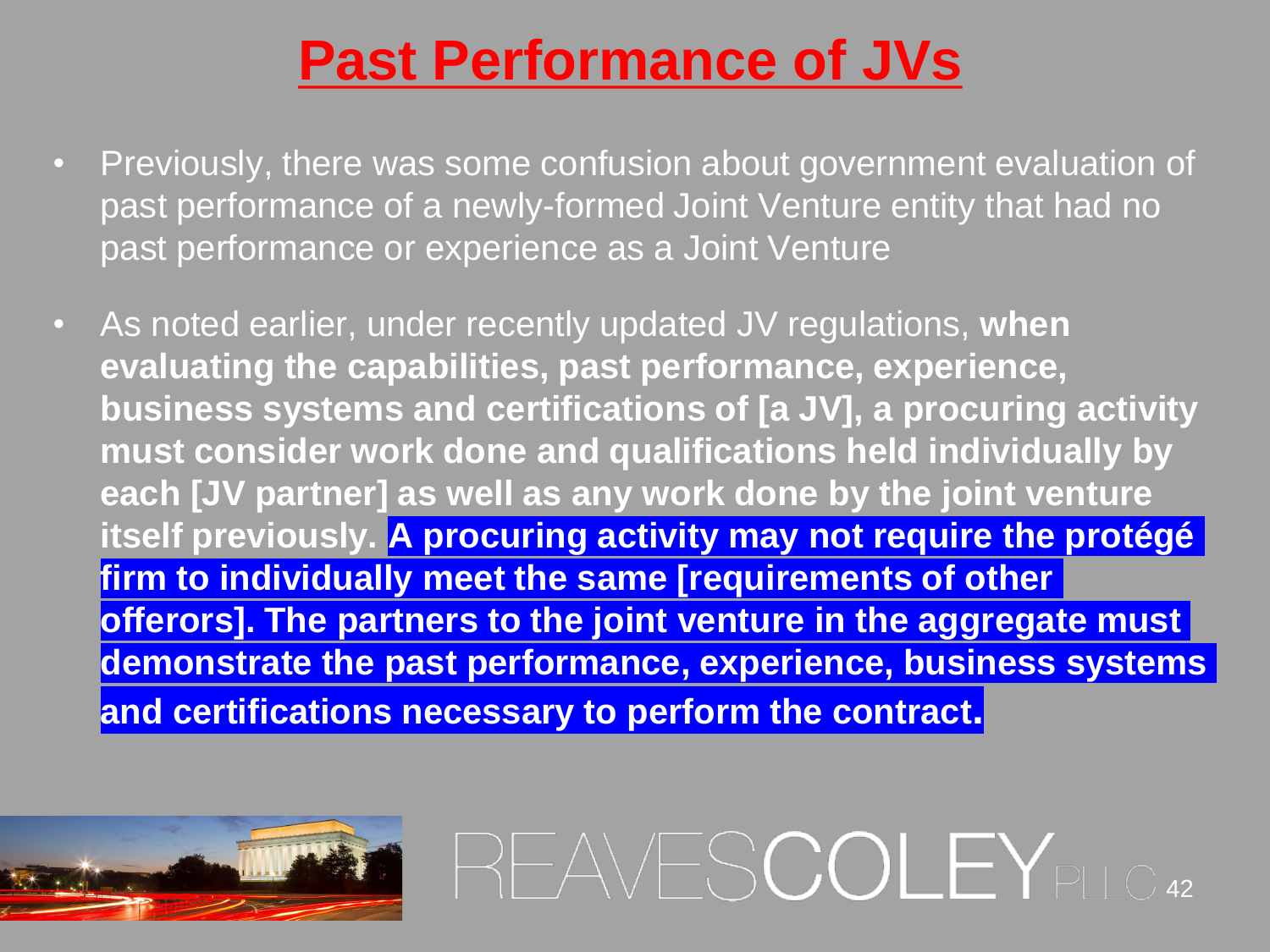#### **Recertification, and JV Recertification**

- If the JV, or one of the JV partners, is going through M&A activity (or may go through M&A activity), there have been some significant clarifications/changes in the regulations regarding recertification of size AFTER M&A
- For JV's, since November 16, 2020, only the JV partner that went through M&A activity must provide the size recertification required within 30 days of transaction closing
	- NOTE: If the M&A activity causes the JV to lose its SDVOSB/small business/socio-economic status, there is potential uncertainty as to eligibility for future options and task orders for the JV



REAVESCOLEY<sub>PLLC43</sub>